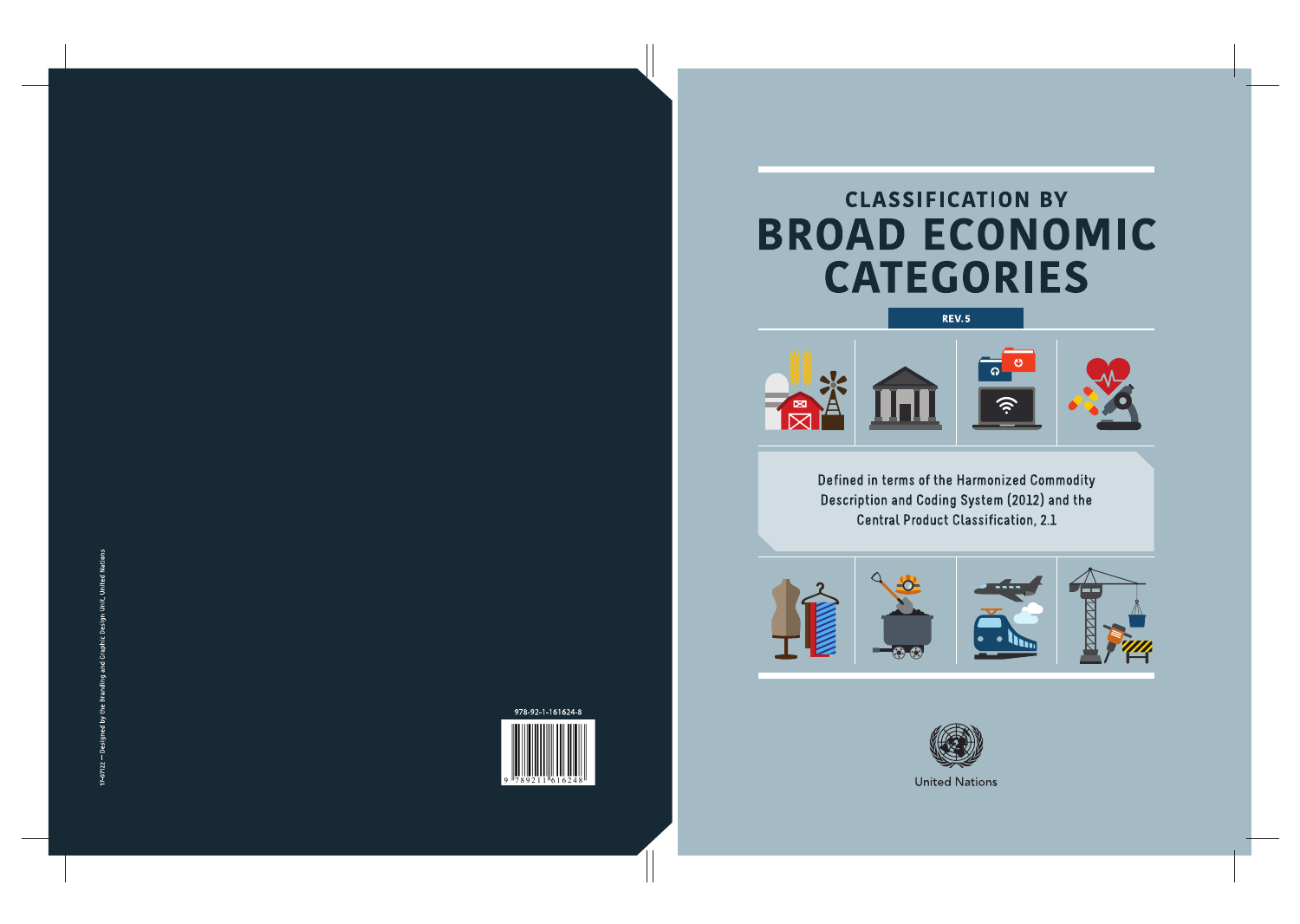### **Department of Economic and Social Affairs** Statistics Division

Statistical Papers Series M No. 53, Rev.5

## **Classification by Broad Economic Categories Rev.5**

Defined in terms of the Harmonized Commodity Description and Coding System (2012) and the Central Product Classification, 2.1



United Nations New York, 2018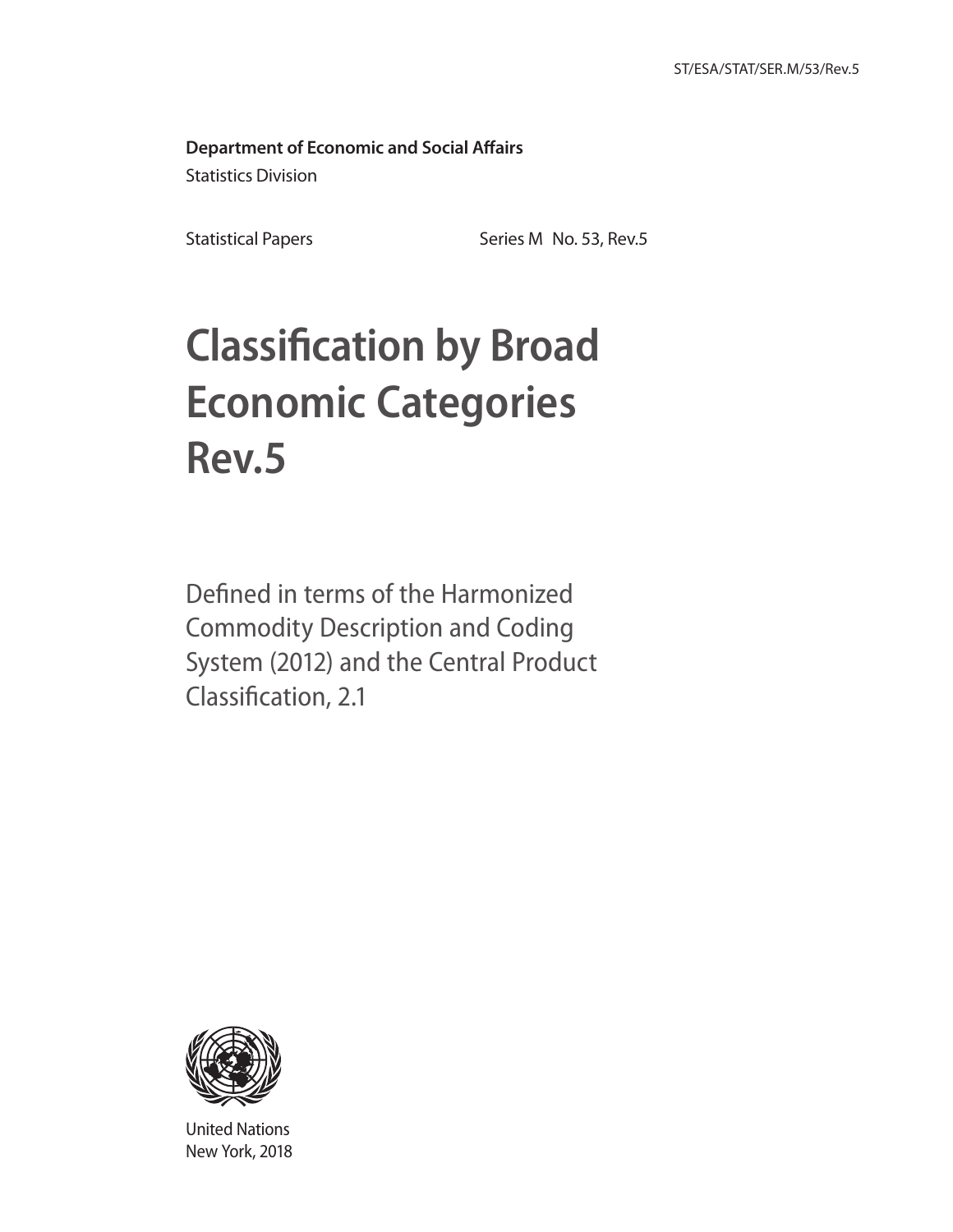### **Department of Economic and Social Affairs**

The Department of Economic and Social Affairs of the United Nations Secretariat is a vital interface between global policies in the economic, social and environmental spheres and national action. The Department works in three main interlinked areas: (i) it compiles, generates and analyses a wide range of economic, social and environmental data and information on which States Members of the United Nations draw to review common problems and to take stock of policy options; (ii) it facilitates the negotiations of Member States in many intergovernmental bodies on joint courses of action to address ongoing or emerging global challenges; and (iii) it advises interested Governments on the ways and means of translating policy frameworks developed in United Nations conferences and summits into programmes at the country level and, through technical assistance, helps build national capacities.

### **Notes**

The designations used and the presentation of material in this publication do not imply the expression of any opinion whatsoever on the part of the Secretariat of the United Nations concerning the legal status of any country, territory, city or area, or of its authorities, or concerning the delimitation of its frontiers or boundaries.

The term "country" as used in this publication also refers, as appropriate, to territories or areas.

The designations "developed regions" and "developing regions" are intended for statistical convenience and do not necessarily express a judgment about the stage reached by a particular country or area in the development process.

Symbols of United Nations documents are composed of capital letters combined with figures. Mention of such a symbol indicates a reference to a United Nations document.

United Nations Publication ST/ESA/STAT/SER.M/53/Rev.5

Sales No.: E.17.XVII.13 ISBN: 978-92-1-161624-8 eISBN: 978-92-1-060248-8

Copyright © 2018

United Nations All rights reserved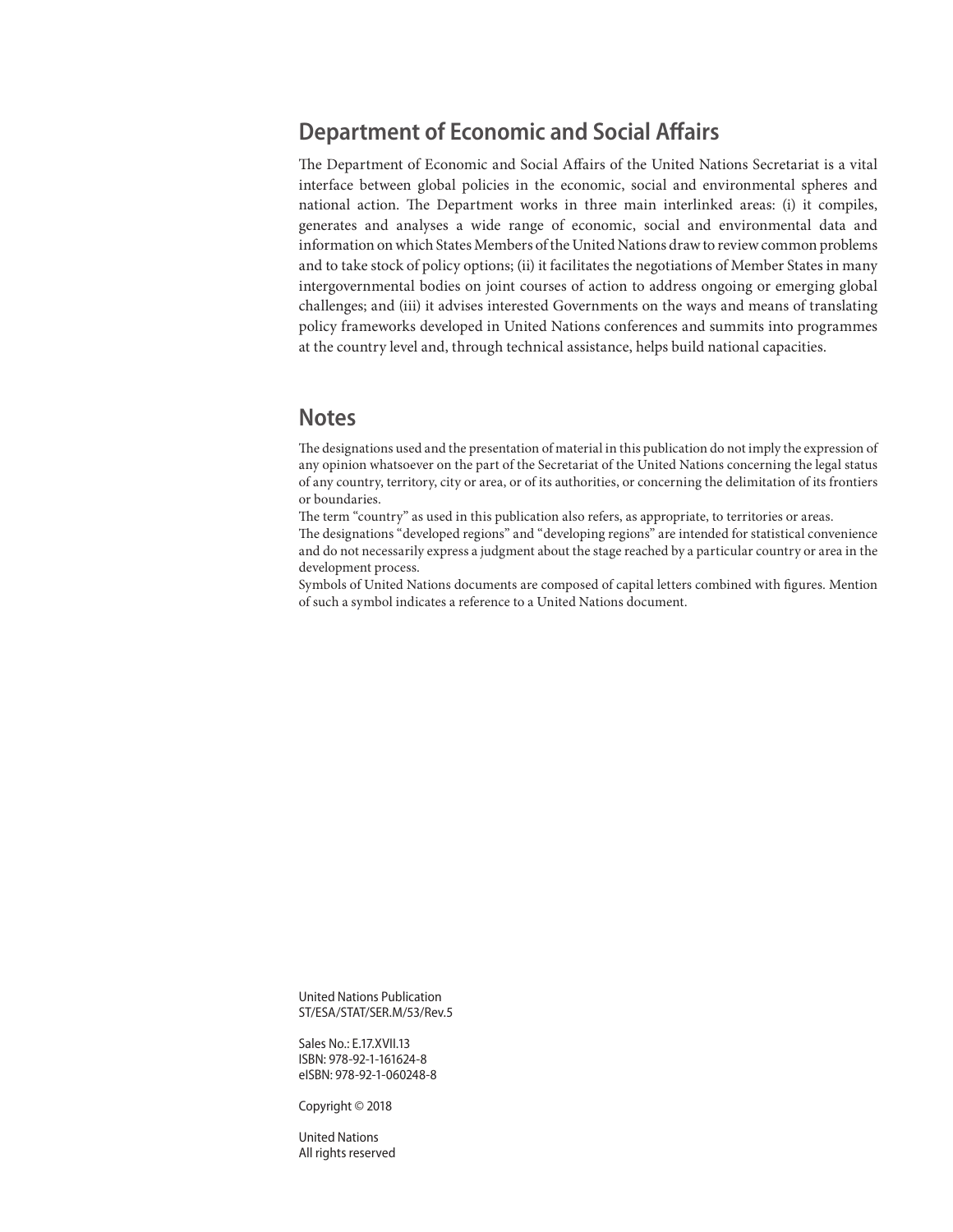### **Preface**

The Classification by Broad Economic Categories (BEC) is an international product classification. Its main purpose is to provide a set of broad product categories for the analysis of trade statistics.

Since its adoption in 1971, statistical offices around the world have used BEC to report trade statistics in a concise and meaningful way, and researchers have used BEC data for analyses.

This fifth revision of BEC (BEC Rev.5) is the outcome of a review process that spanned several years and involved contributions from many classifications experts and data users around the world. This process resulted in a structure that is both more detailed and more logical than the previous version. It responds to the need for more relevant economic categories, includes services in addition to goods, and more clearly distinguishes the end use of products. New broad categories include "mining and energy", "construction and housing", "textile and footwear", "information and communication" and "health and education". The importance of BEC for the analysis of global value chains is also highlighted in this manual. In that regard, BEC Rev.5 distinguishes generic and specified intermediate products as a new dimension within the processed intermediate end-use category.

BEC Rev.5 was considered and endorsed for international use by the Statistical Commission at its forty-seventh session, in March 2016.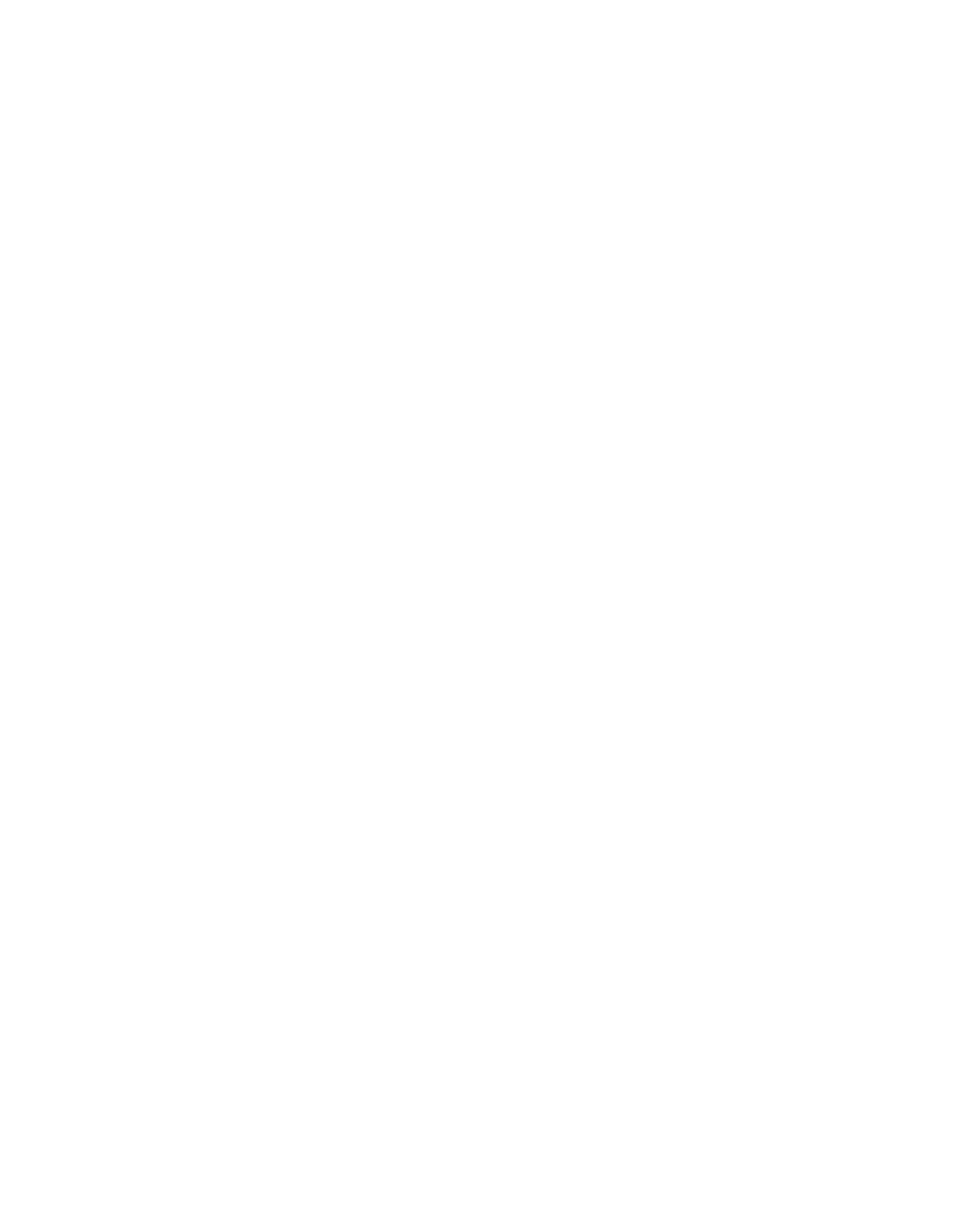### **Acknowledgements**

In carrying out the revision of BEC, the active participation of the Statistical Commission, the Expert Group on International Economic and Social Classifications and its Technical Subgroup were all vital.

Further inputs in this process were received from members of the United Nations Task Forces on International Merchandise Trade Statistics and on Statistics of International Trade in Services, as well as of the Organisation for Economic Co-operation and Development (OECD) Working Party on International Trade in Goods and Services Statistics.

The BEC Rev.5 process benefited from the coordination and support of the Chairman of the Expert Group on International Economic and Social Classifications, Andrew Hancock of Statistics New Zealand, as well as the Chair of the Technical Subgroup of the BEC Revision, Norbert Rainer of Statistics Austria. Helpful comments were also provided by the following members of the Subgroup: Ashish Kumar and Dipankar Sinha (India), Ana Franco, Axel Behrens, Michael Mietzner and Veijo-Ismo Ritola (Eurostat), Nadim Ahmad, Fabienne Fortanier, Bettina Wistrom, Norihiko Yamano, Sebastien Miroudot and Colin Webb (OECD), Olga Memedovic and Shyam Upadhyaya (UNIDO), Tom Beris (WCO), Joscelyn Magdeleine and Andreas Maurer (WTO), Federico Dorin (UNECLAC), Karoly Kovacs, Markie Muryawan, Luis Gonzalez, Matthias Reister and Ronald Jansen (UNSD) and Tim Sturgeon as a consultant for UNSD.

Special thanks to Tim Sturgeon, who was active throughout the revision process and especially during the final phases of editing. His work was executed in close cooperation with Ronald Jansen of UNSD, who was directly responsible for the various stages of the revision process, including the organization of meetings and consultation rounds.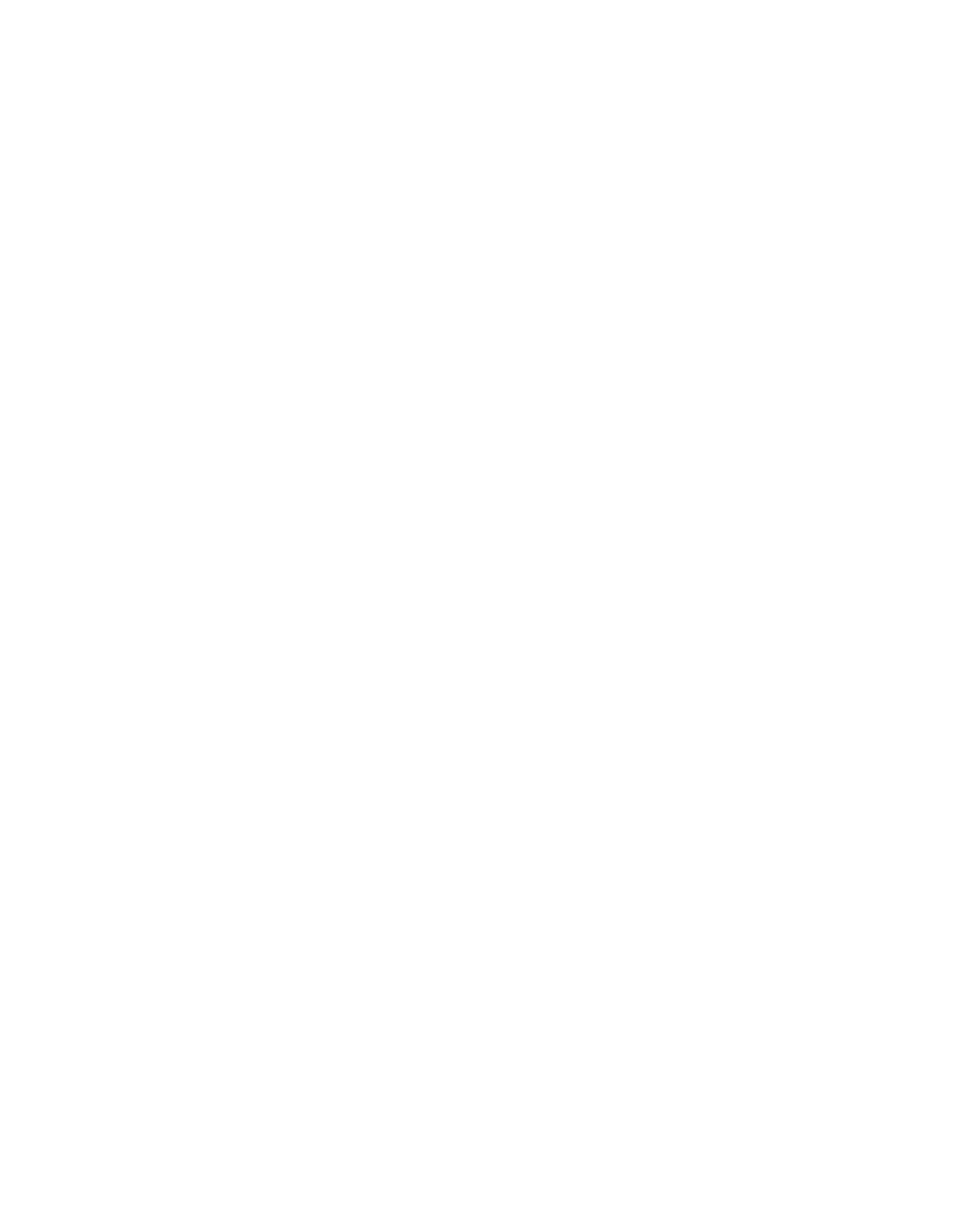### **Support for BEC users**

The United Nations Statistics Division (UNSD) is responsible for the development and maintenance of BEC Rev.5 and its correspondence tables. Users of BEC are encouraged to request clarification, share their experience and remarks with regard to the adequacy of the classification, and provide ideas or proposals for enhancing its usefulness.

UNSD will use its website to provide further information on the rationale and possible applications of BEC and make the correspondence tables of BEC with HS, CPC, EBOPS and ISIC available. Those tables will be subject to modification, since BEC classification is based on actual trade practice, and such practice may change over time. Again, users are encouraged to report changes in trade practice regarding particular detailed HS commodities.

Updated information on BEC and its correspondence tables are available from the website of UNSD at http://unstats.un.org/unsd/trade.

International trade statistics in terms of BEC are available from the United Nations Comtrade website at http://comtrade.un.org.

Questions regarding BEC can be sent to comtrade@un.org.

Official communications regarding BEC should be addressed by mail to:

Director, United Nations Statistics Division 2 United Nations Plaza Room DC2-1670 New York, NY 10017 United States of America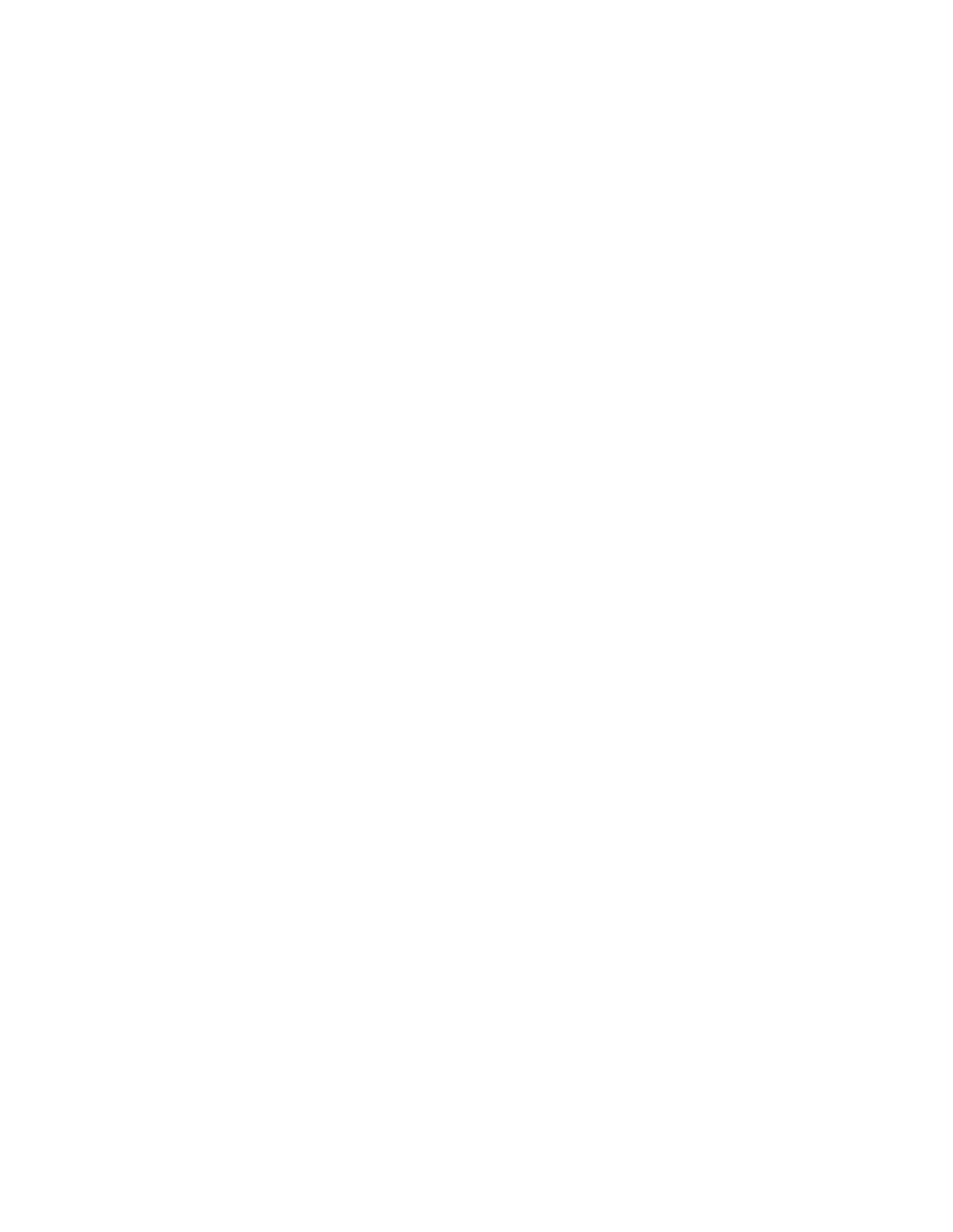## **List of acronyms and abbreviations**

| <b>BEC</b>     | <b>Broad Economic Categories</b>                                             |
|----------------|------------------------------------------------------------------------------|
| <b>BOP</b>     | balance of payments                                                          |
| <b>COICOP</b>  | Classification of Individual Consumption According to Purpose                |
| COFOG          | Classification of the Functions of Government                                |
| <b>COPNI</b>   | Classification of the Purposes of Non-Profit Institutions Serving Households |
| COPP           | Classification of the Outlays of Producers According to Purpose              |
| <b>CPC</b>     | Central Product Classification                                               |
| <b>EBOPS</b>   | Extended Balance of Payments Services Classification                         |
| <b>GDP</b>     | gross domestic product                                                       |
| <b>GVC</b>     | global value chain                                                           |
| <b>HS</b>      | Harmonized Commodity and Coding System                                       |
| <b>ISIC</b>    | International Standard Industrial Classification of all Economic Activities  |
| <b>NPISH</b>   | non-profit institutions serving households                                   |
| <b>OECD</b>    | Organisation for Economic Co-operation and Development                       |
| <b>SITC</b>    | Standard International Trade Classification                                  |
| <b>SNA</b>     | System of National Accounts                                                  |
| <b>TiVA</b>    | trade in value-added                                                         |
| <b>UNECLAC</b> | United Nations Economic Commission for Latin America and the Caribbean       |
| <b>UNIDO</b>   | United Nations Industrial Development Organization                           |
| <b>UNSD</b>    | <b>United Nations Statistics Division</b>                                    |
| <b>WCO</b>     | World Customs Organization                                                   |
| <b>WTO</b>     | World Trade Organization                                                     |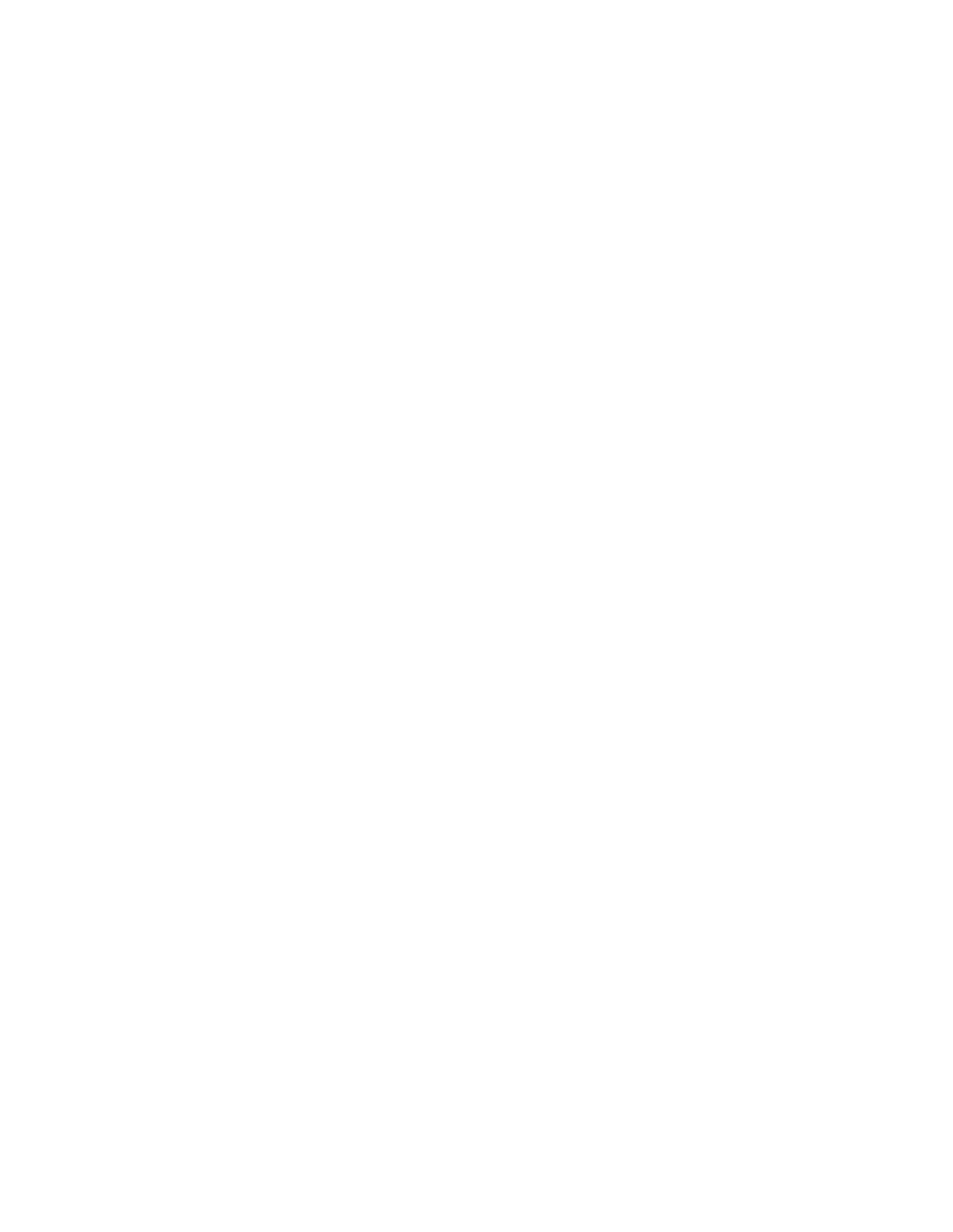### **Contents**

|         |                                                                       | Page         |
|---------|-----------------------------------------------------------------------|--------------|
|         |                                                                       | iii          |
|         |                                                                       | $\mathbf{V}$ |
|         |                                                                       | vii          |
|         |                                                                       | ix           |
| Chapter |                                                                       |              |
| L.      |                                                                       | 1            |
|         |                                                                       |              |
|         | A.                                                                    | 1            |
|         | В.                                                                    | 3            |
| Ш.      |                                                                       | 5            |
|         | Decision taken by the United Nations Statistical Commission<br>А.     | 5            |
|         | <b>B.</b>                                                             | 5            |
|         | C.                                                                    | 6            |
|         | D.                                                                    | 8            |
|         | Ε.                                                                    | 8            |
| III.    |                                                                       | 9            |
|         | Dimension of broad economic categories-top level<br>A.                | 9            |
|         | <b>B.</b>                                                             | 9            |
|         | C.                                                                    | 10           |
|         | D.                                                                    | 11           |
|         | Е.                                                                    | 11           |
|         | F.                                                                    | 12           |
|         | G.                                                                    | 13           |
| IV.     |                                                                       | 15           |
|         | А.                                                                    | 15           |
|         | Distribution of the CPC services and HS goods categories<br><b>B.</b> | 15           |
|         | C.                                                                    | 16           |
| V.      |                                                                       | 17           |
|         | Relationship to the Central Product Classification<br>A.              | 17           |
|         | <b>B.</b>                                                             | 17           |
|         | Relationship to the Standard International Trade Classification<br>C. | 18           |
|         | D.                                                                    | $18\,$       |
|         | Ε.                                                                    | 18           |
|         |                                                                       | 19           |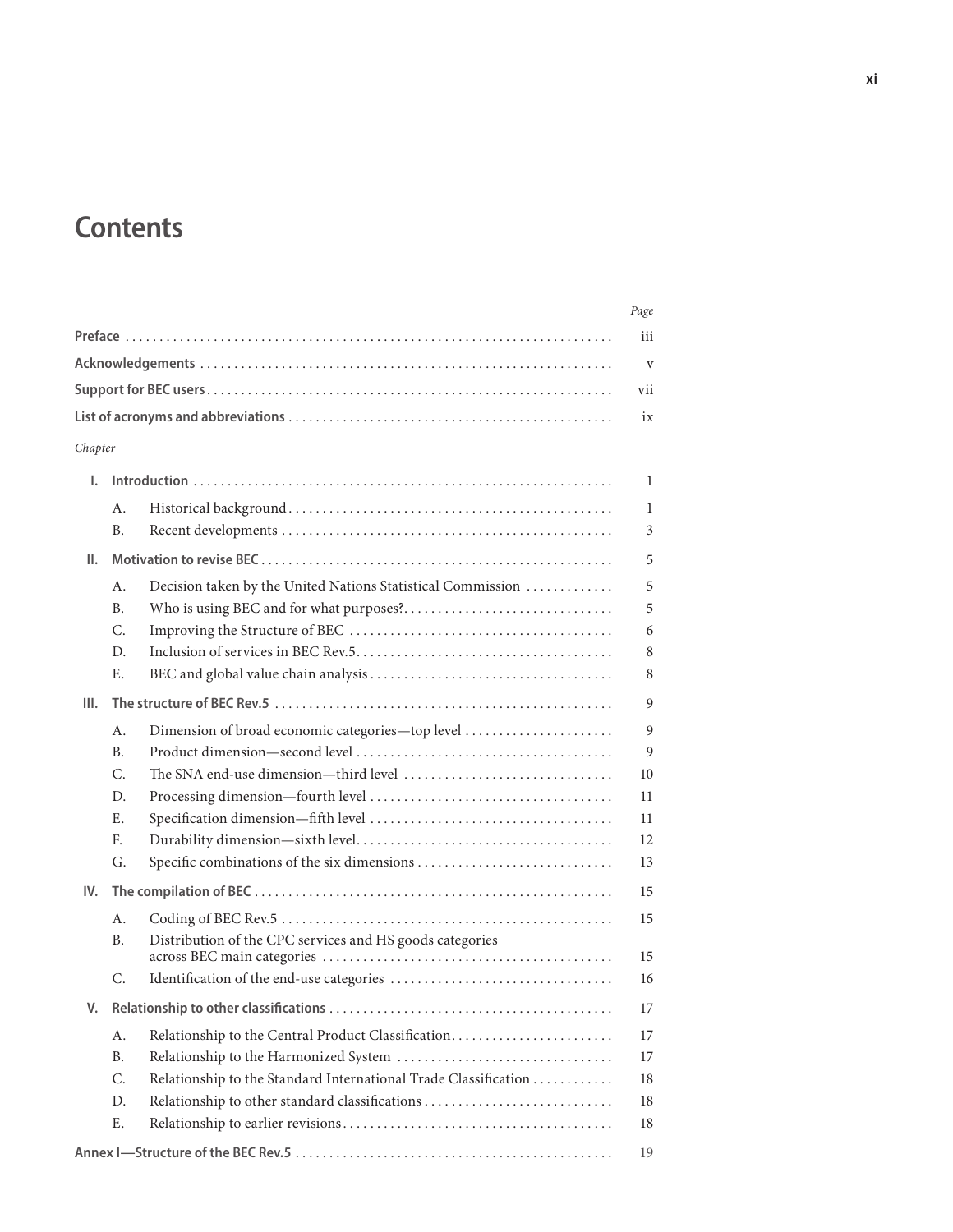#### **xii** Classification by Broad Economic Categories Rev.5

### **FIGURES** Figure 2.1 BEC Rev.4, relationships . . 7 Figure 2.2 BEC Rev.5, relationships . . 7 Figure 2.3 BEC Rev.5, value-added chain . . 8 **TABLES** Table 1.1 BEC Rev.4, its unique categories and SNA classes . . 2 Table 4.1 Breakdown of CPC and HS categories by top-level BEC categories . . . . . . . . 15

#### *Page*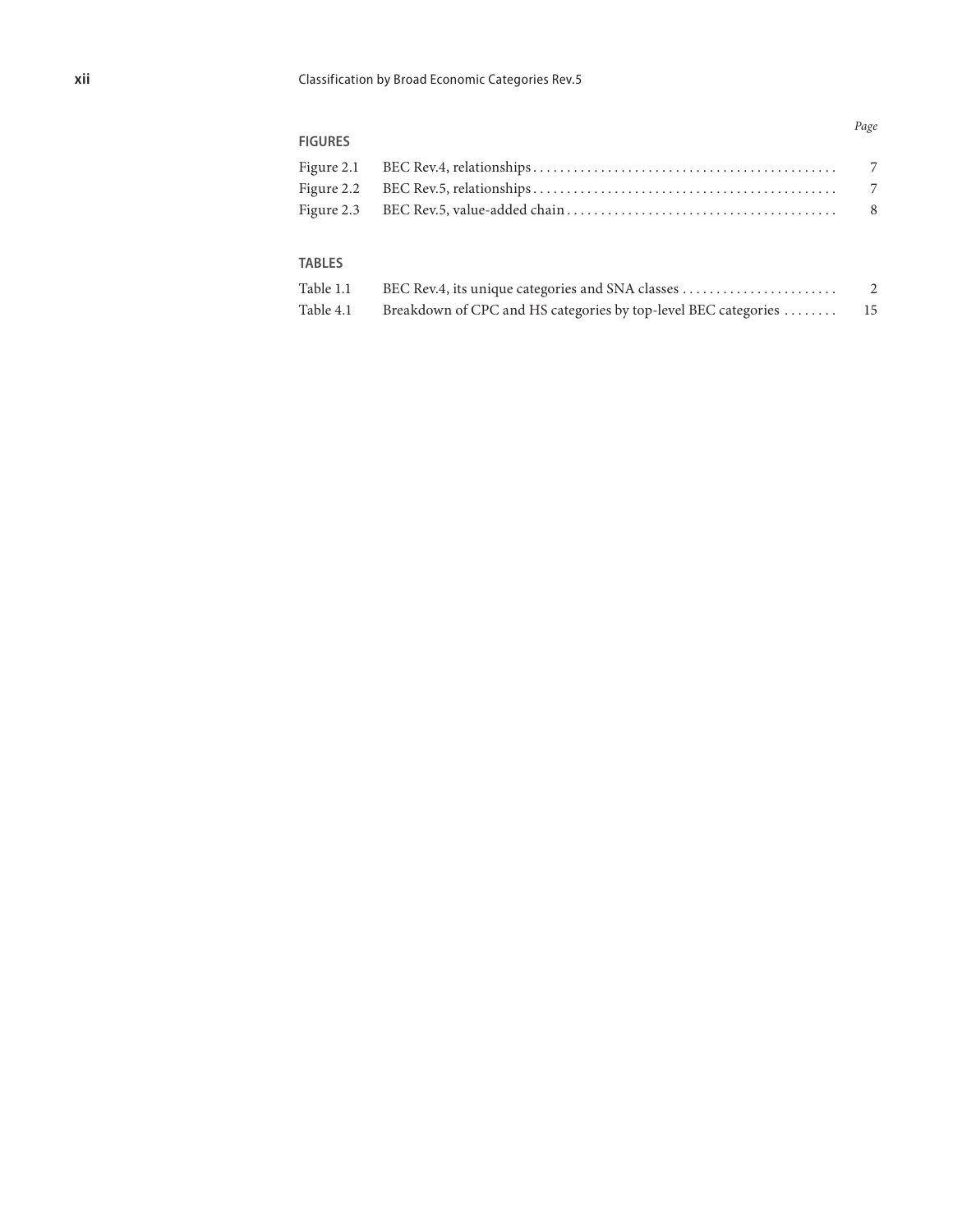### Chapter I **Introduction**

1.1. This manual describes and explains in detail the fifth revision of the Classification by Broad Economic Categories (BEC Rev.5). BEC is essentially a high-level aggregation of existing product classifications. It provides an overview of international trade based on the detailed commodity classifications in the Standard International Trade Classification (SITC), the Harmonized Commodity and Coding System (HS) and the Central Product Classification (CPC). Its comparative advantage has traditionally been the classification of *goods* by *end use* category. This facilitates a range of analytical applications, such as the relative integration of economies in global value chains, and statistical applications, such as commodity flow approaches to estimating gross domestic product (GDP).

### **A. Historical background**

1.2. At its thirteenth session, in 1965, the Statistical Commission recommended that data on broad economic categories of commodities be compiled to supplement summary data of imports and exports based on the sections of the SITC. Categories included food, industrial supplies, capital equipment, and consumer durables and non-durables.

1.3. In accordance with the Commission's request, a revised draft of BEC was prepared at the fifteenth session. It comprised seven broad categories, including the original five categories plus "fuels and lubricants" and "transport equipment" (see table 1.1, "BEC Rev.4, its unique categories and SNA classes"). Within the categories of "capital goods" and "transport equipment" a further distinction was made between finished equipment and "parts and accessories". Within the categories of "food and beverages", "industrial supplies (non-food)" and "fuels and lubricants" a distinction was made between primary commodities and processed commodities. Within the categories of "primary food and beverages", "processed food and beverages" and "transport equipment (other than passenger motor vehicles)" a distinction was made between commodities for industry use and those for household consumption. The Commission was of the opinion that the distinction between industrial and household end use could not be made for "motor spirits" (gasoline) or "passenger motor vehicles". Finally, the Commission requested a better definition in the distinction between durable and non-durable consumption goods, resulting in a "semi-durable" subcategory within the "consumer goods not elsewhere specified" category.

1.4. A final list of product categories was submitted in the report**<sup>1</sup>** of the Secretary General at the sixteenth session of the Commission in 1970. The resulting 19 categories were a response to the comments made by the Commission itself, by individual countries and by international organizations, and were designed to enable users to obtain aggregates as comparable as possible to the three basic end-use classes in the System of National Accounts (SNA): capital goods, intermediate goods and consumption goods. It was left to users to make their own apportionment among SNA end-use classes for "motor spirits" (gasoline), and "passenger motor vehicles".

#### **<sup>1</sup>** E/CN.3/408 (1970).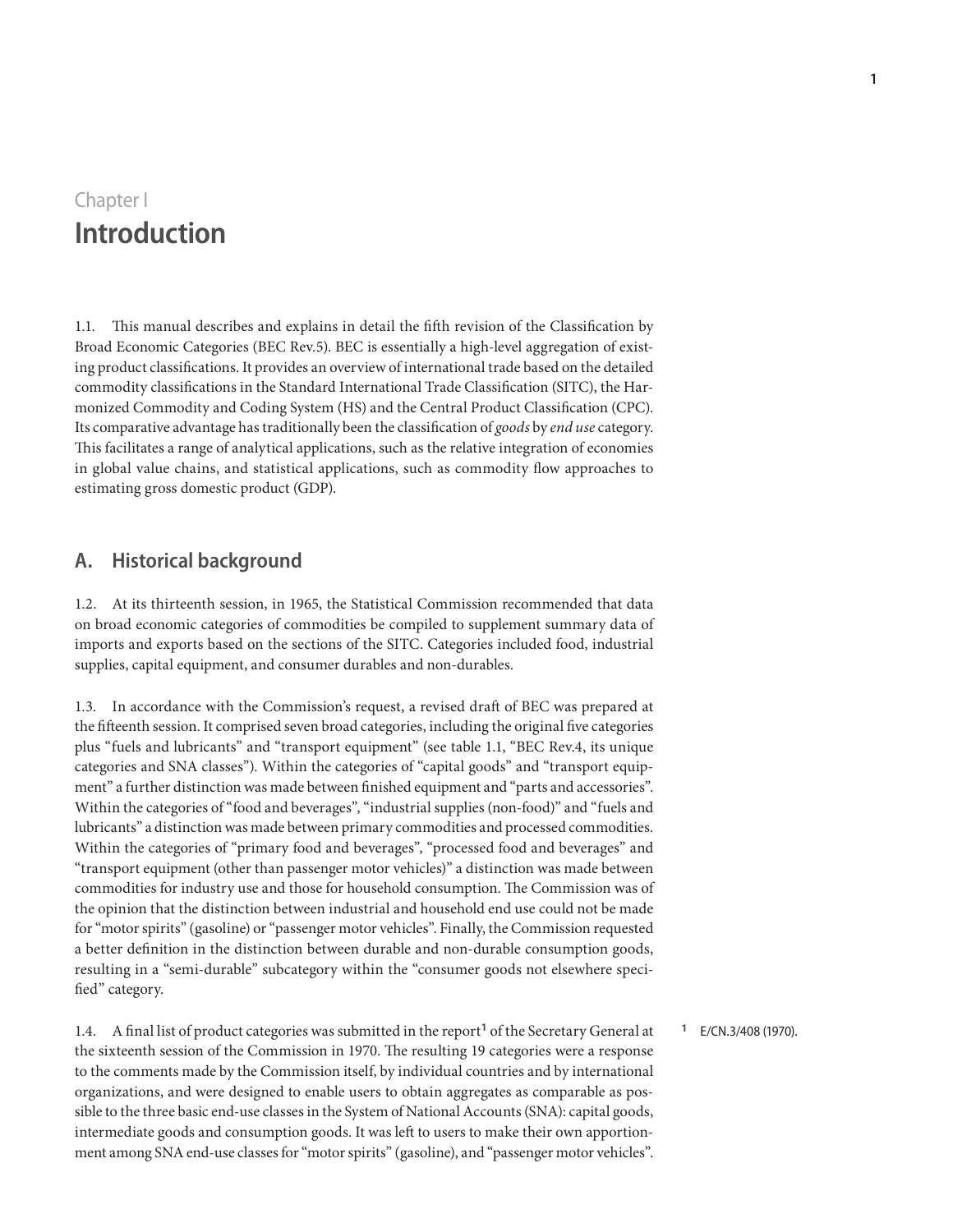1.5. After being defined in terms of the basic headings of the SITC, the original BEC was issued in 1971. Although its overall structure and coverage has remained unchanged since, it has been revised four times.

- a) The first revision, in 1976, conformed BEC to the changes in SITC Revision 2.
- b) The second revision, in 1984, conformed BEC to SITC Revision 3.
- c) The third revision, in 1986, corrected some oversights in the 1984 revision.
- d) The fourth revision, in 2002, took into account the more detailed description of commodities provided by the 2002 edition of the HS classification, and guidelines for determining the main end use (see third column of table 1.1, "BEC Rev.4, its unique categories and SNA classes").

1.6. International commodity trade statistics, according to BEC, as well as by various revisions of SITC (1–4) and HS (1992, 1996, 2002, 2007 and 2012), are available on the United Nations Comtrade website Although coverage varies by reporting economy, BEC statistics are generally available in UN Comtrade for annual data referring to the years 1995 onwards. Data are available for each of the three levels and all of the subcategories in table 1.1.

#### Table 1.1

**BEC Rev.4, its unique categories and SNA classes**

|   |                                                       |         | Classification of goods by broad economic categories                          | <b>Unique categories</b> | <b>Basic classes in SNA</b> |
|---|-------------------------------------------------------|---------|-------------------------------------------------------------------------------|--------------------------|-----------------------------|
| 1 | <b>Food and beverages</b>                             |         |                                                                               |                          |                             |
|   | 11                                                    | Primary |                                                                               |                          |                             |
|   |                                                       | 111     | Mainly for industry                                                           | 1                        | Intermediate                |
|   |                                                       | 112     | Mainly for household consumption                                              | $\overline{2}$           | Consumption                 |
|   | 12                                                    |         | Processed                                                                     |                          |                             |
|   |                                                       | 121     | Mainly for industry                                                           | 3                        | Intermediate                |
| 2 |                                                       |         | Industrial supplies not elsewhere specified                                   |                          |                             |
|   | 21                                                    | Primary |                                                                               | 5                        | Intermediate                |
|   | 22                                                    |         | Processed                                                                     | 6                        | Intermediate                |
| 3 |                                                       |         | <b>Fuels and lubricants</b>                                                   |                          |                             |
|   | 31                                                    | Primary |                                                                               | $\overline{7}$           | Intermediate                |
|   | 32                                                    |         | Processed                                                                     |                          |                             |
|   |                                                       | 321     | Motor spirit                                                                  | 8                        | Not classified              |
|   |                                                       | 322     | Other                                                                         | 9                        | Intermediate                |
| 4 |                                                       |         | Capital goods (except transport equipment), and parts and accessories thereof |                          |                             |
|   | 41                                                    |         | Capital goods (except transport equipment)                                    | 10                       | Capital                     |
|   | 42                                                    |         | Parts and accessories                                                         | 11                       | Intermediate                |
| 5 | Transport equipment and parts and accessories thereof |         |                                                                               |                          |                             |
|   | 51                                                    |         | Passenger motor vehicles                                                      | 12                       | Not classified              |
|   | 52                                                    | Other   |                                                                               |                          |                             |
|   |                                                       | 521     | Industrial                                                                    | 13                       | Capital                     |
|   |                                                       | 522     | Non-industrial                                                                | 14                       | Consumption                 |
|   | 53                                                    |         | Parts and accessories                                                         | 15                       | Intermediate                |
| 6 |                                                       |         | Consumer goods not elsewhere specified                                        |                          |                             |
|   | 61                                                    | Durable |                                                                               | 16                       | Consumption                 |
|   | 62                                                    |         | Semi-durable                                                                  | 17                       | Consumption                 |
|   | 63                                                    |         | Non-durable                                                                   | 18                       | Consumption                 |
| 7 |                                                       |         | Goods not elsewhere specified                                                 | 19                       | Not classified              |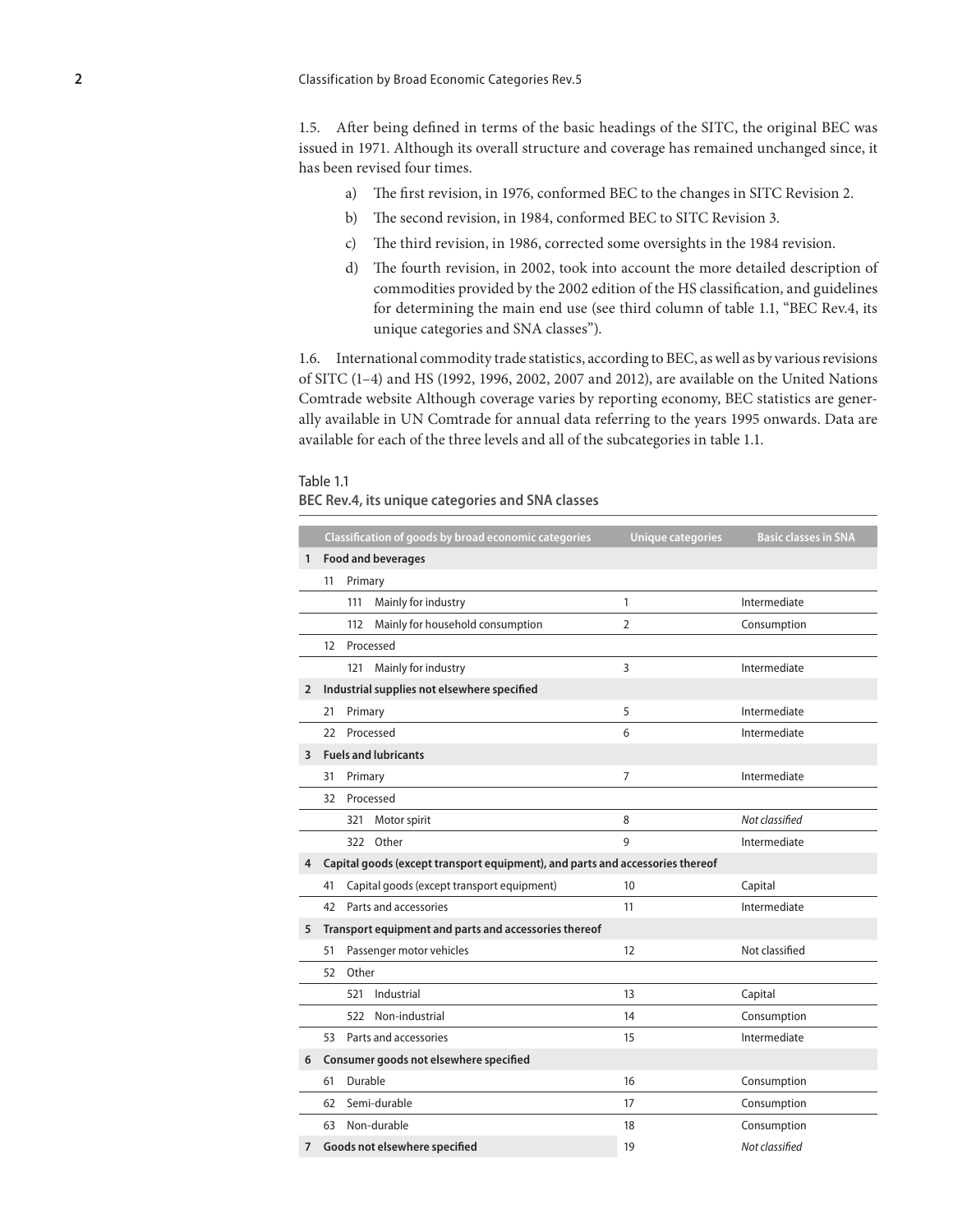### **B. Recent developments**

1.7. BEC was first proposed in 1965 and adopted by the United Nations Statistical Commission in 1971. Since then its structure and coverage have remained unchanged, despite four revisions to conform to new and updated product classifications, **<sup>2</sup>** as well as the significant changes in international trade and economic accounting standards.**<sup>3</sup>**

1.8. In addition to vast increases in the scale of international trade in recent decades, there have been two important changes in its character. First, services trade has become much more important, including services embedded in products with high intellectual property content. Second, businesses, especially large corporations, have organized their operations across a number of countries within complex global value chains. Instead of intermediate and final production taking place all within one exporting country, exports are more likely to embody intermediate goods and services sourced from any number of countries. Thus, the value and characteristics of exports do not fully reflect the production and technological capabilities of the exporter. Because of global value chains, as well as increased flows of primary commodities, total trade in intermediate products has risen faster than global GDP over the last two decades. When value is added in multiple countries prior to final consumption, the value embodied in intermediate goods and services can be counted more than once in export statistics.**<sup>4</sup>**

1.9. In response to these changes, the fifth revision of the BEC is more thorough than prior revisions.

- It adds *services* and therefore refers to *products* rather than *goods*.
- It provides a new top level of broad economic categories, based on the main outputs of corresponding industries, to facilitate broad analyses of trade and production.
- It identifies SNA end use as a separate dimension.
- It adds a new variable (the *specification dimension)* to differentiate intermediates that are *generic*, i.e. consumed across a wide range of industries, from those that are *specified,* i.e. typically consumed only in certain industries.

1.10. The manual consists of five chapters and an annex. Chapter II discusses the motivation for the current revision. Chapter III describes in detail the new dimensions of BEC Rev.5, whereas chapter IV briefly provides information on its compilation and chapter V on its relationship to other classifications. The annex gives the full structure and coding of BEC Rev.5.

- **<sup>2</sup>** Namely, the Standard International Trade Classification (SITC) and the Harmonized Commodity Description and Coding System (HS).
- **<sup>3</sup>** The 2008 System of National Accounts and sixth edition of the Balance of Payments manual, for example, recommended strict implementation of the changes of ownership rule, the introduction of a new category of manufacturing services in services trade statistics, and the shift of merchanting from services to goods.
- **<sup>4</sup>** When the financial crisis in 2008–2009 caused a much larger collapse in terms of trade than in terms of GDP, the discrepancy was partly attributed to such 'double counting' of trade in intermediate products.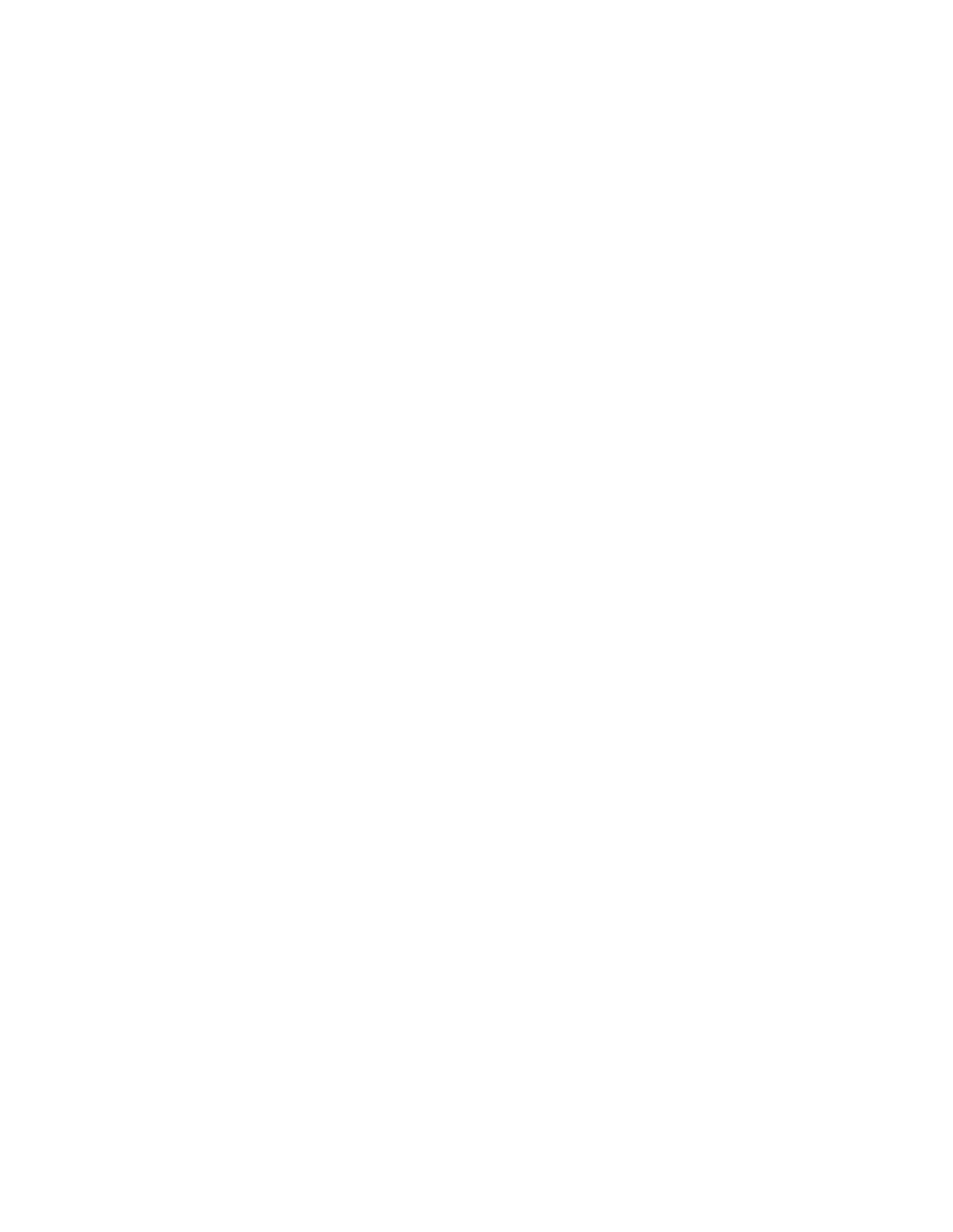### Chapter II **Motivation to revise BEC**

### **A. Decision taken by the United Nations Statistical Commission**

2.1. At its forty-third session in 2012, the United Nations Statistical Commission agreed with the proposals made by the Expert Group on International Statistical Classifications to revise the BEC and establish a technical subgroup**<sup>5</sup>** tasked with the preparation of this fifth revision. The terms of reference of the technical subgroup identified four areas for improvement:

- a) re-defining BEC structure to better reflect current economic reality;
- b) extending the BEC's scope to include services as well as goods, while giving extra attention to the definition of intermediate goods;
- c) improving explanatory materials to help both compilers and users of data disseminated according to BEC;
- d) providing updated correspondence tables to link BEC with other statistical classifications.

2.2. At its forty-seventh session in 2016, the Statistical Commission endorsed the fifth revision of the Classification by Broad Economic Categories for use as an international statistical classification under Decision 47/108. **6**

### **B. Who is using BEC and for what purposes?**

2.3. Effective revision of BEC requires an understanding of its uses and limitations. In a literature review**<sup>7</sup>** covering the period 1971 to 2015, more than 500 articles and reports made reference to BEC, with more than 80 per cent occurring after 2000. While these citations appear in a wide range of policy publications and academic journals, **<sup>8</sup>** the main focus has been on describing, assessing and explaining observed patterns in international trade, tariff effects, trade policy and development economics. One of the most important areas of research has been intra-industry trade, which, by identifying a propensity for countries to trade similar products, challenged some long-standing assumptions about comparative advantage and specialization in international trade. While some of this research has depended on finer distinctions between otherwise homogeneous products (trade in different brands of passenger vehicles, for example), coupled with other data sources, BEC has provided comparative insights into variations in horizontal and vertical intra-industry trade (i.e., across industries and across BEC classes).

2.4. In addition to its usefulness as a tool for the analysis of trade and trade policy, BEC has also been widely used for analysis within the statistical system. Specifically, the end-use categorization of imported goods provided by BEC has been useful in commodity flow analysis used for the construction of national accounts estimates of GDP and in particular for the construction of national supply and use tables. This approach works on the assumption that there is a unique relationship between each product and its end-use classification that allows it be allocated within a supply-use framework as either intermediate consumption, gross fixed capital formation or other final consumption.

**<sup>5</sup>** The names of the members of the Technical Subgroup are given in the acknowledgement section.

- **<sup>6</sup>** See http://unstats.un.org/unsd /statcom/47th-session /documents/Report-on-the-47th-session-of-the-statisticalcommission-E.pdf.
- **<sup>7</sup>** An overview of these references is provided on the UNSD website at http://unstats.un.org/unsd /trade/BEC.
- **<sup>8</sup>** See for example the *Journal of International Economics*, *China Economic Review*, *Journal of Economic Integration*, *Review of World Economics*, *Journal of Development Economics*, *Emerging Markets Finance and Trade*, *Business and Economic History*, *Review of Income and Wealth*, *Review of World Economics*, *International Journal of Development Planning Literature*, *The World Economy*, *Journal of African Economies*, *Economie Internationale*, *China & World Economy* and *The International Trade Journa*l.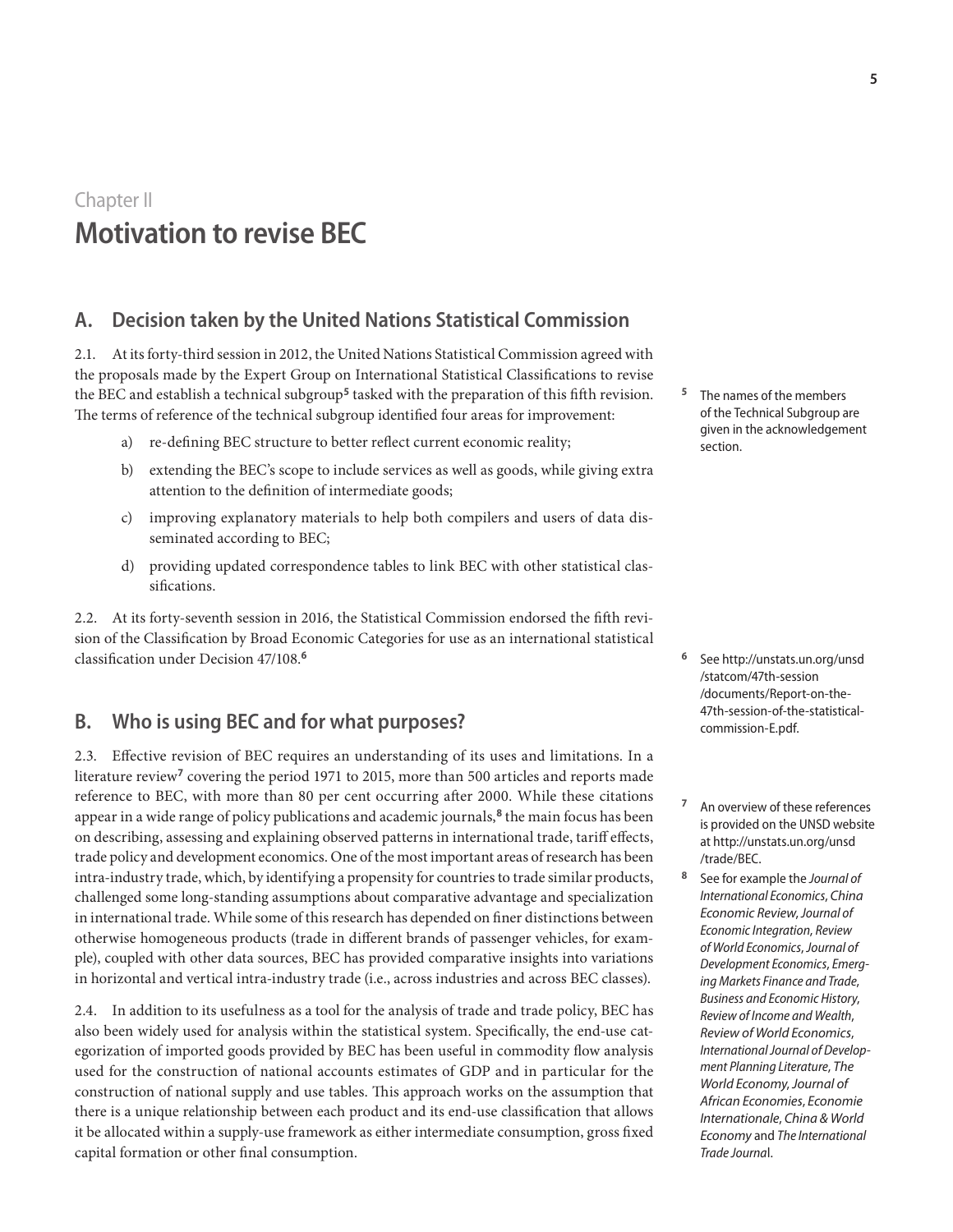2.5. This assumption does not always hold, requiring national accountants to check and adjust BEC end-use classifications using supplemental data sources. For example, even if a certain product is by its nature a consumer product, this does not mean that 100 per cent of total supply of that product is purchased by private households. Bananas are certainly purchased by consumers, but a certain share of the total import of bananas may also be used as intermediate consumption in the food and restaurant industry. This duality of use naturally affects a number of product groups (in theory, all) to varying degrees. Personal computers, for example, are sold to households and business as fixed capital investments but could also be recorded as intermediate consumption when incorporated into larger industrial and corporate IT systems that are thereafter sold to end users as final products. Indeed, it is because of these dual-use ambiguities (in particular those where the use is not disproportionately in one particular category), that earlier versions of BEC did not allocate end-use categories to passenger vehicles and motor spirits.

#### **C. Improving the Structure of BEC**

2.6. The motivation to revise, and in the process improve, BEC reflects a number of factors. Perhaps the most important is the need to introduce greater clarity and simplicity in the structure of BEC. This streamlining and simplification can be seen by comparing figure 2.1, "BEC Rev.4, relationships", which shows the confusing and complex relationships between categories in BEC Rev.4, to figure 2.2, "BEC Rev.5, relationships", which shows the clear, logical hierarchy in BEC Rev.5. Crucially, there is a full separation made between economic and enduse categories. The revision also takes the opportunity to introduce a new variable (*specification dimension)* to help in the analysis of global value chains.

2.7. Because the new structure of BEC Rev.5 creates a clear separation of economic categories, based on underlying products and end-use categories, it is easier to interpret. BEC Rev.4 relied on a confusing hybrid approach that defined some broad economic categories on the basis of the product characteristics (food and beverages, fuels and lubricants and transport equipment), with further links to their end-use categories, while others were defined on the basis of their end-use and included as top-level broad categories (industrial supplies, capital goods, and consumer goods). In other words, end-use appeared in BEC Rev.4 as both top-level categories and as subcategories of other top-level economic categories.

2.8. The new structure of BEC will make it possible to identify end-use within each of the broad categories. For instance, users will be able to identify capital formation within economic categories such as construction and ICT (capital formation was a single category in BEC Rev.4). This is important because of significant differences in prices and depreciation in capital equipment across economic categories. For example, ICT generally experiences declining prices and high depreciation rates while construction typically experiences low depreciation rates and rising prices in capital equipment.

2.9. By defining broad economic categories entirely on the basis of the underlying products (instead of mixing it with end-use categories, as was the case in previous revisions of BEC), BEC Rev.5 will provide greater international comparability, because the products included in a given economic category will be in concordance with classifications agreed to by members of the global statistical community: HS for goods, the basic services categories of CPC for services.

2.10. As already mentioned, the allocation of products to end-use categories comes with some non-trivial challenges. For many products, it is fairly clear which end-use category is relevant. In such cases a simple correspondence table between HS (and CPC) and BEC will suffice to define end use. However, products for which the end use is not so clear-cut will require national accounts to determine end-use proportionality using established practices.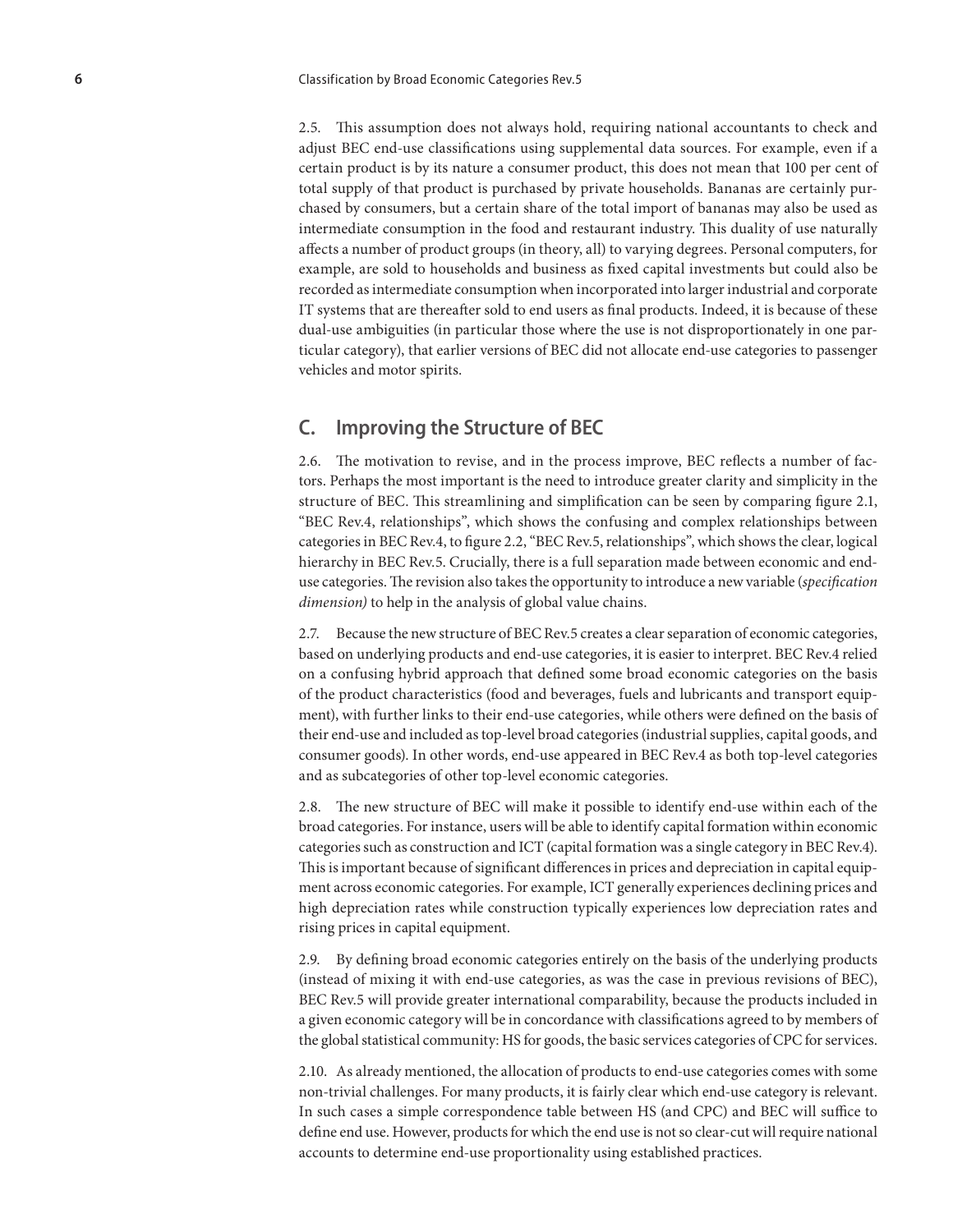#### Figure 2.1 **BEC Rev.4, relationships**



Figure 2.2 **BEC Rev.5, relationships**

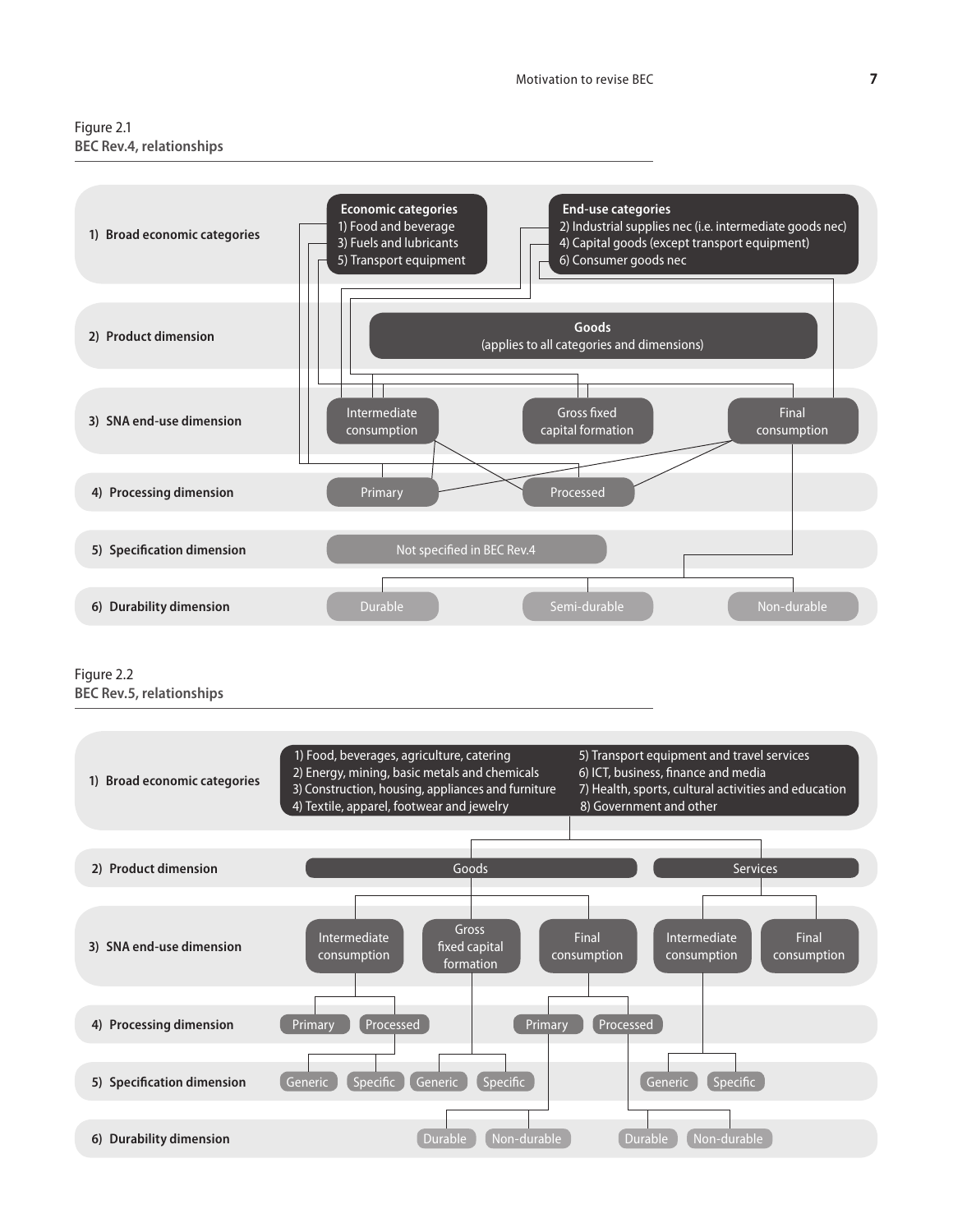### **D. Inclusion of services in BEC Rev.5**

2.11. The growing importance of services has led to recognition of the need to include them in the product dimension in BEC. Almost all the defining features of services, namely that they are non-tradable, non-storable, customized and insensitive to price competition, are changing in ways that enable and motivate international trade. Task fragmentation, codification, monitoring, and trade in services are burgeoning, both domestically and internationally. Services have become the focus of intense international competition and dynamic innovation, and are thus of growing interest to policymakers.

2.12. With standardization, commodification, and increasing scale, labour inputs to services have become more sensitive to costs, providing enterprises with the motivation to take advantage of the new domestic and international sourcing options for a wide range of services and business functions, including software coding, "back office" administrative tasks, sales, customer service, and even elements of research and development. Economies such as India and the Philippines rely on services exports for economic growth, and services comprise a larger share of the production and consumption of goods. For these reasons, there is consensus that the time has come to include services in the BEC classification.

### **E. BEC and global value chain analysis**

2.13. The rise of global value chains has made the analytical distinction between trade in intermediates and trade in final goods more important. **<sup>9</sup>** Trade in terms of end-use categories highlights the bilateral relationships in the trade of intermediate and final products that are crucial to understanding the dynamics of contemporary trends in international trade and economic globalization. A more complete picture of such economic interconnectedness has been the development of global input-output tables and indicators of Trade in Value-Added (TiVA), such as the import content of exports.**<sup>10</sup>**

2.14. However, researchers have found the definition of intermediates in BEC Rev.4 too broad for examining global value chain participation,**<sup>11</sup>** even with the subclasses of primary and processed intermediates available in three broad categories (food and beverages, industrial supplies, and fuels and lubricants). The usefulness of the "processed" intermediate goods category in BEC Rev.4 as a proxy for global value chain-related trade has been explicitly investigated.**<sup>12</sup>** It was found that the processed intermediate goods category contained many generic products with published reference prices (e.g., cotton bales, linseed oil) or commonly sold at auction, as well as more differentiated, complex intermediate products intended for use in specific industries and for specific final goods (e.g. auto parts made for a specific brand or model of car). The "specific" processed intermediate goods category was therefore created for BEC Rev.5 to better identify global value chain-related trade (see chapter III-E for more detail).

2.15. Figure 2.3, "BEC Rev.5, value-added chain" shows how a general categorization of value added can be extracted from the structure of BEC Rev.5. This model begins with primary intermediates in the processing dimension, followed by the increasing end-product specificity in the specification dimension (generic and then specific processed intermediates), and ends with final consumption goods and services.



**BEC Rev.5, value-added chain**



- **<sup>9</sup>** In using the term "global value chains", we mean to refer to the broad swath of literature analysing roughly similar phenomena variously referred to as production sharing, vertical specialization, the fragmentation or disintegration of production, offshore outsourcing, and trade in value added.
- **<sup>10</sup>** Miroudot et al. (2009), OECD (2012), WTO (2011) and Escaith (2014) are examples of global value chain-related research in which the identification of intermediate goods plays a critical role.
- **<sup>11</sup>** See for example David Hummels, Jun Ishii and Kei-Mu Yi, "The Nature and Growth of Vertical Specialization in World Trade", *Journal of International Economics*, vol. 54, No. 1 (June 2001), or Alexander Yeats, "Just How Big is Global Production Sharing", Policy Research Working Paper, No. 1871 (Washington, D.C., World Bank, 1998).
- **<sup>12</sup>** See Timothy Sturgeon and Olga Memedovic, "Mapping Global Value Chains: Intermediate Goods Trade and Structural Change in the World Economy", Working Paper (Vienna, UNIDO, 2011).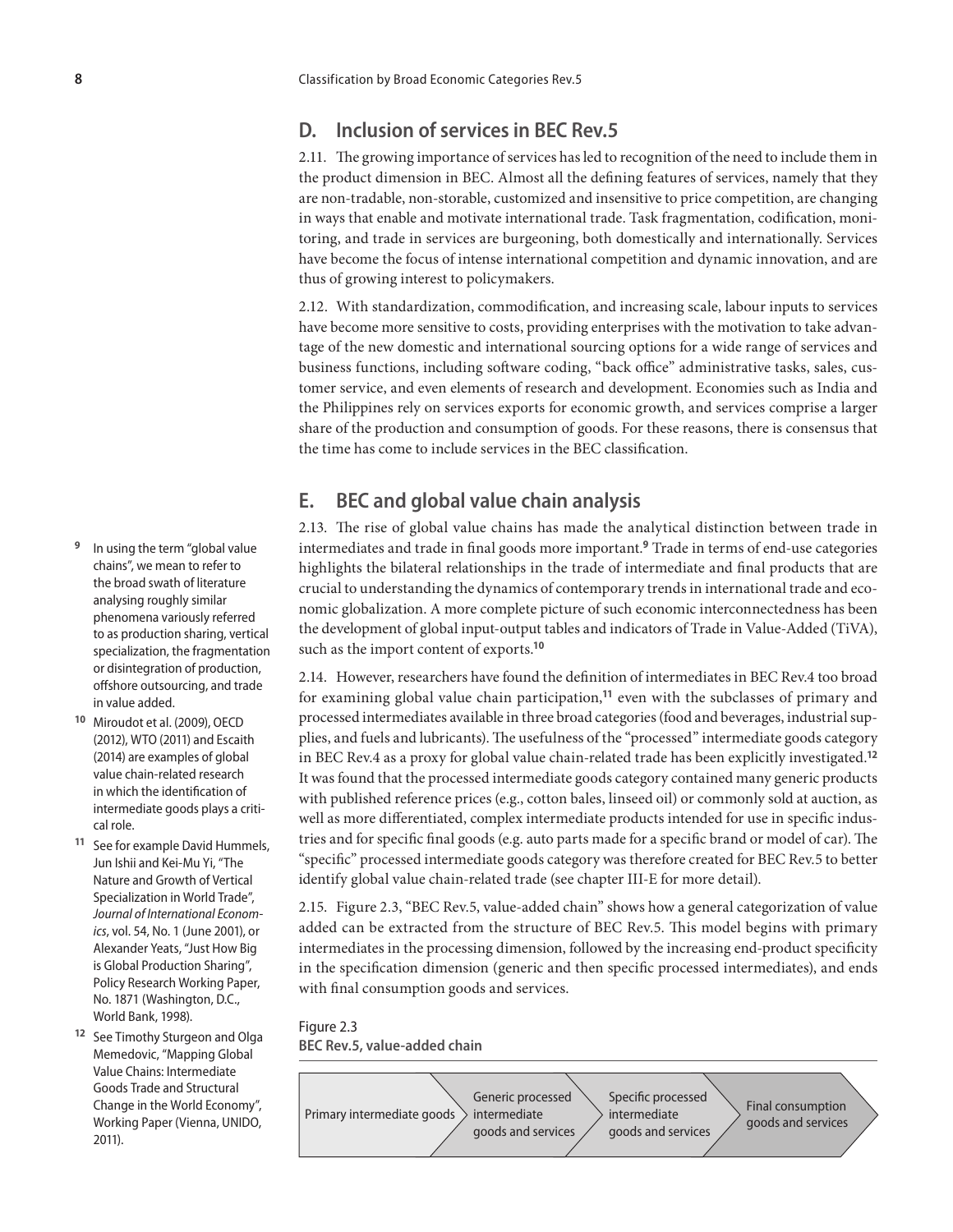### Chapter III **The structure of BEC Rev.5**

### **A. Dimension of broad economic categories—top level**

3.1. As requested by the Statistical Commission, the broad economic categories should be relevant for current economic reality. A basis for the construction of those main economic classes can be the International Standard Industrial Classification of all Economic Activities (ISIC), since ISIC reflects the economic structure of societies, and since the definition of economic activity in ISIC is based on the type of production carried out by economic units, where these units can be grouped to form industries. Those industries typically produce certain kinds of goods and services. In this way, the descriptions of the top-level economic categories of BEC Rev.5 are derived from the ISIC categories and their corresponding basic product headings in HS (for goods) and CPC (for services). Whereas CPC also includes goods, the correspondence of BEC with HS is preferred for the goods classification, because HS provides more detail.

3.2. The United Nations Statistics Division website**<sup>13</sup>** created for BEC shows in full detail the product codes of HS and CPC included in the top-level BEC categories and their relationship to ISIC, Rev.4 codes. This relationship with ISIC should be understood as a correspondence between economic sectors (ISIC) and the goods and services (BEC) they typically produce. The full correspondence of HS and CPC with all the six dimensions of BEC is available and will be maintained on the website of the United Nations Statistics Division. This maintenance refers to additional advice received from industry experts on the end use of certain HS commodity categories, and to adapting to the changes in the HS classification, as it will soon move to its 2017 edition.

#### **B. Product dimension—second level**

*Two categories: 1) goods and 2) services; this distinction applies only to the end use of intermediate and final consumption; services do not apply to gross fixed capital formation.*

3.3. The 2008 SNA refers to products**<sup>14</sup>** as goods, services and knowledge-capturing products. The second level of BEC only refers to goods and services, where services include the knowledge-capturing products. In other words, BEC Rev.5 follows the SNA definition of goods, and defines services as the combination of the SNA definition of services together with the SNA definition of knowledge-capturing products. The SNA definitions are as follows.

3.4. The SNA defines *goods* as physical objects for which a demand exists, over which ownership rights can be established, and whose ownership can be transferred from one institutional unit to another by engaging in transactions on markets. They are in demand because they may be used to satisfy the needs or wants of households or the community or used to produce other goods or services. The production and exchange of goods are quite separate activities. Some goods may never be exchanged while others may be bought and sold numerous times. The production of a good can always be separated from its subsequent sale or resale.

3.5. The SNA defines *services* as the result of a production activity that changes the conditions of the consuming units, or facilitates the exchange of products or financial assets. These types **<sup>13</sup>** See http://unstats.un.org/unsd/ trade/BEC.

**<sup>14</sup>** See 2008 SNA, chapter 6, paras. 15–22.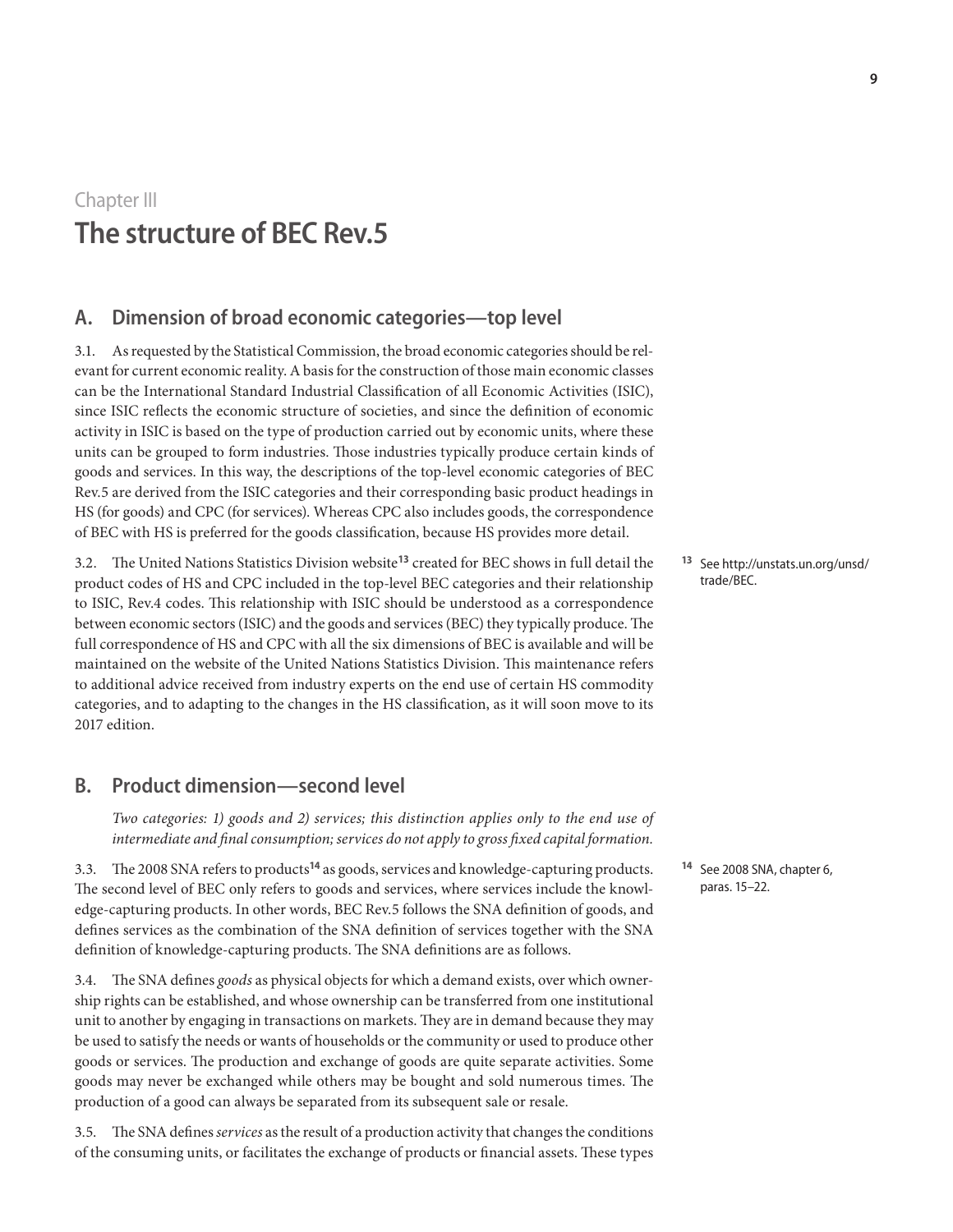#### **10** Classification by Broad Economic Categories Rev.5

of services may be described as change-effecting services and margin services, respectively. Change-effecting services are outputs produced to order and typically consist of changes in the conditions of the consuming units realized by the activities of producers at the demand of the consumers. Change-effecting services are not separate entities over which ownership rights can be established. They cannot be traded separately from their production. By the time their production is completed, they must have been provided to the consumers. Margin services result when one institutional unit facilitates the change of ownership of goods or services between two other institutional units. Margin services are provided by wholesalers and retailers, and by many types of financial institutions.

3.6. As mentioned, BEC Rev.5 includes knowledge-capturing products in its services category. Knowledge-capturing products are defined in the 2008 SNA as those products that involve provision, storage, communication and dissemination of information, advice and entertainment in such a way that the consuming unit can access the knowledge repeatedly. Knowledge-capturing products include news, consultancy reports, computer programs, movies, music, etc. The outputs of these industries are often stored on physical objects (whether on paper or on electronic media) that can be traded like ordinary goods. Ownership rights can be established, and they can be used repeatedly. Thus, knowledge-capturing products can sometimes have many of the characteristics of goods. Whether they are embodied in goods or services, knowledge-capturing products can be produced by one unit and supplied to another, creating a division of labour and driving the emergence of markets. When this division of labour is international in scope, they become part of a GVC.

#### **C. The SNA end-use dimension—third level**

*Three categories: (1)* intermediate consumption*; (2)* gross fixed capital formation*; and (3)* final consumption*.*

3.7. The third level of BEC is the distinction between end-use categories. As previously mentioned, the proposed structure differs from earlier revisions of BEC in that it independently classifies end-use categories; no end-use category constitutes a broad economic category, and each economic category is completely decomposable by end use.

3.8. Consumption is an activity in which institutional units use up goods or services, but there are two quite different kinds of consumption. *Intermediate consumption* consists of goods and services used up in the course of production within the accounting period. *Final consumption*  consists of goods and services used by individual households or the community to satisfy their individual or collective needs or wants. The activity of *gross fixed capital formation*, like intermediate consumption, is restricted to institutional units in their capacity as producers. Fixed assets are produced assets (such as machinery, equipment, buildings or other structures) that are used repeatedly or continuously in production over several accounting periods (more than one year). The distinction between intermediate consumption and gross capital formation depends on whether the goods and services involved are completely used up in the accounting period or not. If they are, the use of them is a current transaction recorded as intermediate consumption; if not, it is an accumulation transaction recorded in the capital account.

3.9. The general nature and purpose of the distinction between gross fixed capital formation and consumption, whether intermediate or final, is clear. The distinction is fundamental for economic analysis and policymaking. Nevertheless, the borderline between consumption and gross fixed capital formation is not always easy to determine in practice. Certain activities contain some elements that appear to be consumption and at the same time others that appear to be capital formation.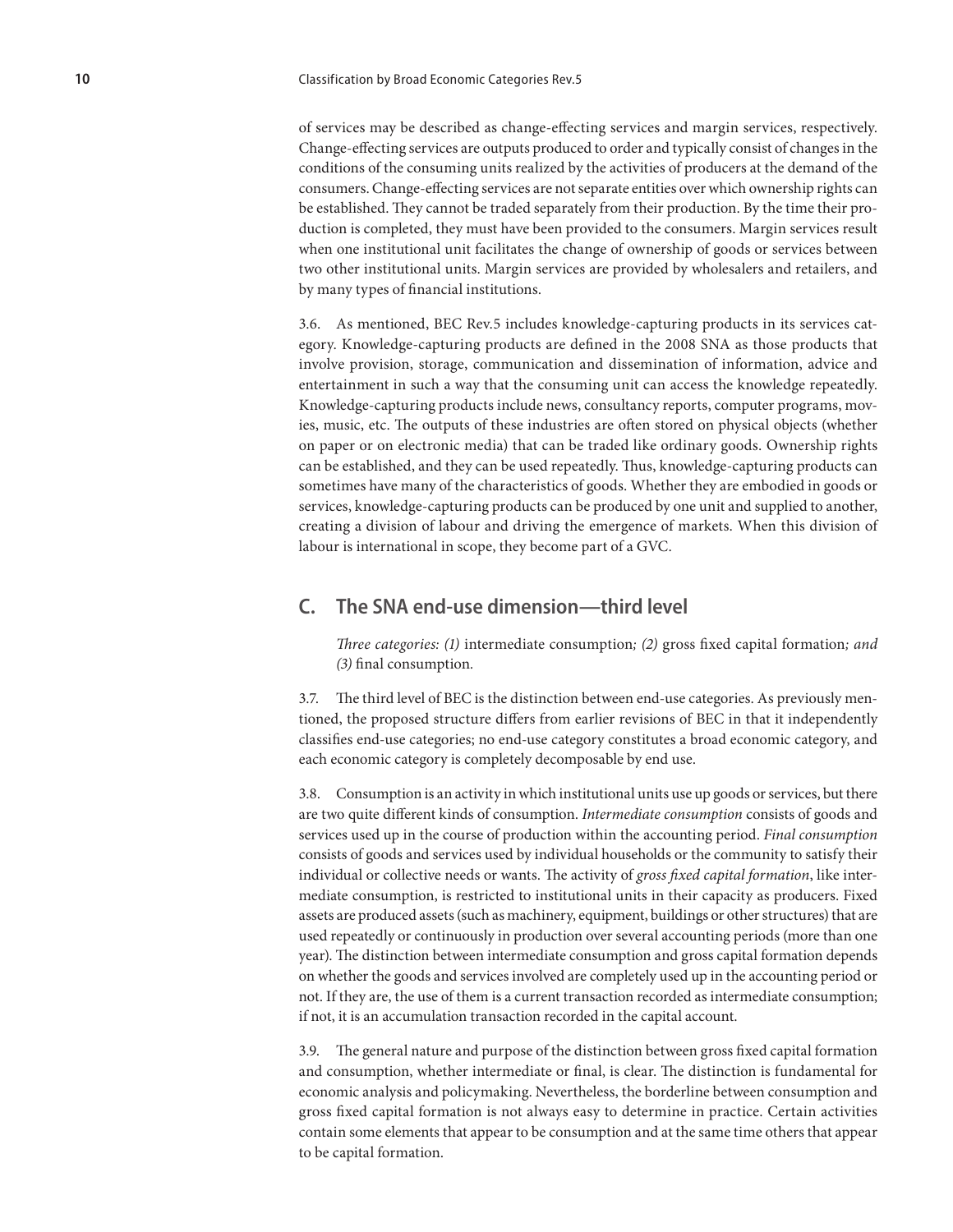### **D. Processing dimension—fourth level**

*Two categories: 1)* primary *and 2)* processed*; this distinction only applies to goods and only to intermediate and final consumption (no primary goods as gross fixed capital formation).*

3.10. At the fourth level of BEC, a distinction is made between primary goods and processed goods. This distinction applies only to goods. The definition of primary versus processed goods is taken from the original formulation**<sup>15</sup>** of BEC. *Primary goods* are those which characteristically are products of primary sectors of the economy—i.e., farming, forestry, fishing, and the extractive industries. However, goods that characteristically are products of other sectors, such as manufacturing, where the product underwent only a minor change, are still classified as "primary" in cases where nearly all of the value of the product is contributed by one of the primary sectors of the economy. For example, cotton undergoes physical transformation when ginned, but as most of the value of the ginned cotton derives from the agricultural sector, it is classified, in BEC, as a primary good. Thus, a good is classified as primary if it is a product of farm, forestry, fishing or of an extractive industry, to whose value transformation has made only a minor contribution. Guidance in classifying goods as primary or processed can further be sought in the description of and explanation associated with the HS subheadings, which uses wording such as "raw", "in the rough", "in primary form" or "combed but not otherwise processed". Waste and scrap materials are also classified as primary commodities in BEC.

3.11. Canned and prepared food, on the other hand, owe much of their value to the food processing industry and are generally classified as processed goods. In general, if a good is not defined as a primary good, then it is classified as a *processed good*. The processing dimension of BEC Rev.5 provides insights into the position of enterprises within the global value chain. Generally, producers of primary goods are higher upstream (at the beginning of the production chain) in the value added chain than enterprises that consume primary goods for further processing (see figure 2.3, "BEC Rev. 5, value-added chain").

### **E. Specification dimension—fifth level**

*Two categories: (1)* generic *and (2)* specified*; this distinction applies to services and processed goods, applies mostly to intermediate consumption, and could apply in a few cases as a distinction in processed goods for gross fixed capital formation.* 

3.12. The specification dimension is new to BEC. Its main purpose is to isolate trade in primary commodities and generic intermediates from trade in specified intermediates. This is useful because global value chains most prominently involve international transactions with some level of explicit coordination,**<sup>16</sup>** rather than the arms-length transactions underpinning more "traditional" trade. While researchers have developed ad hoc lists of differentiated and highly specified products in the past,**<sup>17</sup>** the specification dimension of BEC Rev.5 defines an official, internationally accepted list.

3.13. On the goods side, specified processed intermediates are highly dependent on the industry for which the goods are made, and in some cases include parts and components produced according to the specific requirements of one or a small number of buyers, with a single or small number of downstream uses. For instance, most auto and aircraft parts and more highly integrated electronic components can be characterized as specified intermediate products. Even products made in large, standardized batches, such as pharmaceuticals, and in continuous process production methods, such as chemical and plastic stock, can be considered specific if they are protected by patents and produced according to a specified formula that others do not have access to for legal or technical capability reasons. Generic processed intermediate goods typically lie farther upstream in the value added chain (as depicted in figure 2.3), have a wider appli**<sup>15</sup>** See E/CN.3/408 (1970).

- **<sup>16</sup>** See Gary Gereffi, John Humphrey and Timothy Sturgeon, "The Governance of Global Value Chains", *Review of International Political Economy*, vol. 12, No. 1 (2005), pp. 78–104.
- **<sup>17</sup>** See, for example, Alexander Yeats, "Just How Big is Global Production Sharing", Policy Research Working Paper, No. 1871 (Washington, D.C., World Bank, 1998), as well as the literature cited below.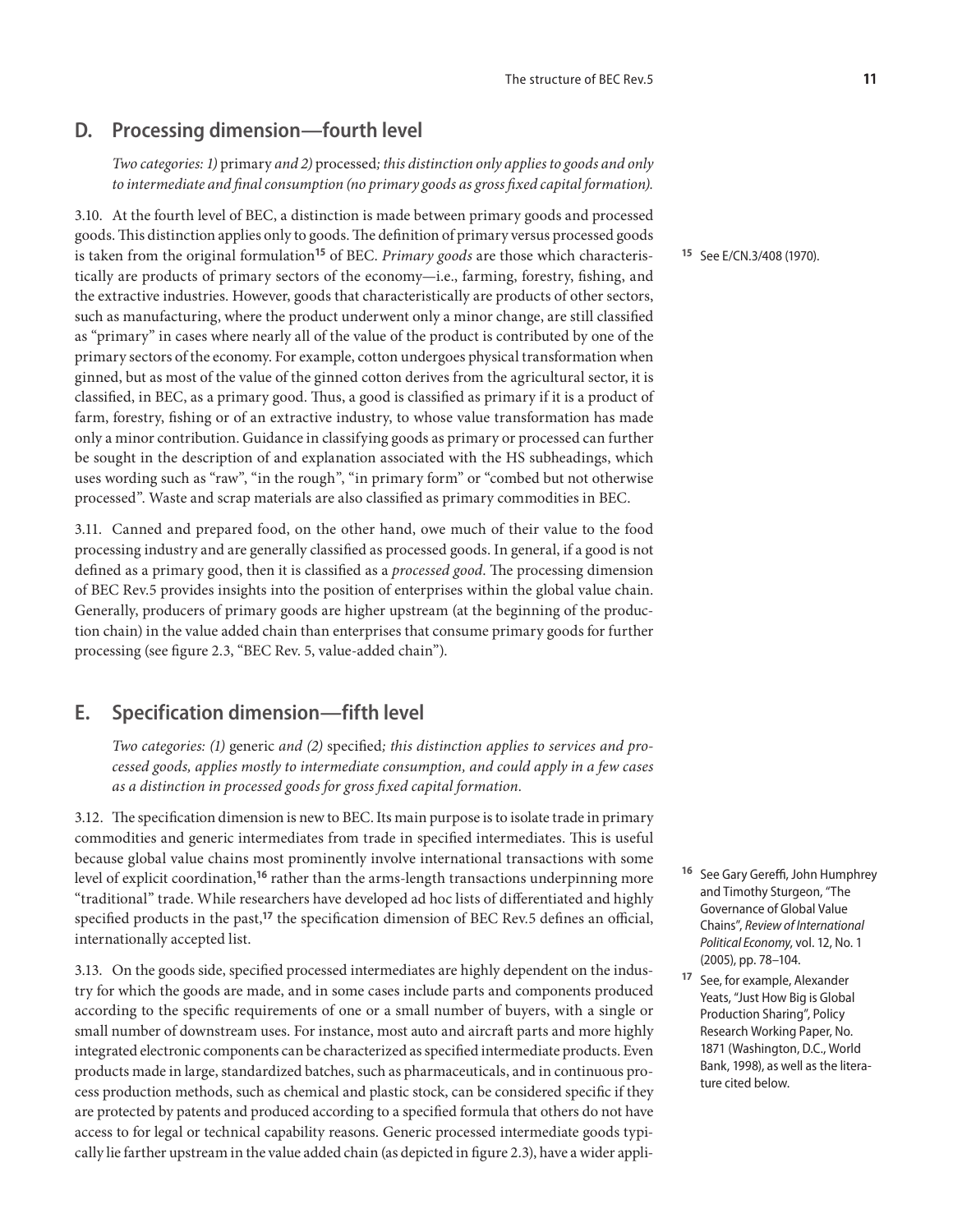cability across industries, and are therefore more indicative of arms-length trade, rather than the explicitly coordinated trade making up the most dynamic portions of global value chains.

3.14. The designation of generic or specified is undertaken on a case-by-case basis and relies on advice from industry experts, but also on lists of similar products in the literature. For example, Rauch (1999)**<sup>18</sup>** identifies three product classes in SITC Rev.2: (i) homogeneous goods, which are traded on an organized exchange; (ii) reference priced goods with published prices; and (iii) differentiated goods without published prices. For the purposes of BEC Rev.5, generic intermediates can be associated with homogeneous and referenced priced goods, and specified intermediates with differentiated goods.**<sup>19</sup>** Further, the specific intermediates identified by Sturgeon and Memedovic (2010) include many products but cover only three industry sectors and are not meant to be comprehensive. Also, the list of "parts and components" provided by Athukorala (2010)**<sup>20</sup>** with 525 six-digit HS commodities across a variety of industries can be a useful starting point.

3.15. Whereas the processing dimension of BEC Rev.5 is not generally applicable to services, the specification dimension does apply. Services can be usefully divided into specific intermediate services that are tailored to one or a small number of buyers in a single industry, and more generic intermediate services that might serve as intermediate inputs into any number of different industries. For example, sewerage services and other utilities are generic intermediate services while computer systems design services, software services and architectural services are typically specified intermediate services. Designation of generic or specified services also needs to be undertaken on a case-by-case basis.

3.16. The distinction between imports and exports becomes important with the specification dimension of BEC Rev.5, since exports of specified goods and services indicates a certain level of dependent integration, whereas imports of specified goods and services indicates some level of control over the activities carried out in the global value chain, and either control over or proximity to innovation-related activities. Case study research suggests that enterprises that control and orchestrate the activities of the global value chain—while retaining control over product design, marketing, branding, and retailing—earn much higher profits than most enterprises that act as suppliers in a global value chain, as indicated by Linden et al. (2011). **21** Such enterprises would tend to sit at the head of global value chains and import specified intermediate goods and services.

### **F. Durability dimension—sixth level**

*Two categories: 1) non-durable and 2) durable; applies only to goods and only to final consumption; all goods for intermediate consumption are non-durable, and all goods for gross fixed capital formation are durable*

3.17. As defined in the 2008 SNA,**<sup>22</sup>** the distinction between durable and non-durable goods is not based on physical durability as such. Instead, the distinction is based on whether the goods can be used once only for purposes of production or consumption or whether they can be used repeatedly or continuously. For example, coal is a highly durable good in a physical sense, but it can be burnt only once. A durable good is one that may be used repeatedly or continuously over a period of more than a year, assuming a normal or average rate of physical usage. A consumer durable is a good that may be used for purposes of consumption repeatedly or continuously over a period of a year or more.

3.18. A non-durable good would be better described as a single-use good. For example, food and drink are used once only to satisfy hunger or thirst. Heating oil, coal or firewood can be burnt once only, but they are nevertheless extremely durable physically and can be stored

- **<sup>18</sup>** See James E. Rauch, "Networks Versus Markets in International Trade," *Journal of International Economics*, vol. 48, No. 1 (June 1999), pp. 7–35.
- **<sup>19</sup>** The specificity dimension is also similar to Harvard's Center for International Development index of "product complexity," which is calculated using the average diversity of countries that make a specific product, and the average ubiquity of the other products that these countries make (see http://atlas.cid.harvard.edu/ about/glossary).
- **<sup>20</sup>** See Prema-Chandra Athukorala, "Production Networks and Trade Patterns in East Asia: Regionalization or Globalization?", Working Paper, Series on Regional Economic Integration, No. 56 (Asian Development Bank, August 2010).
- **<sup>21</sup>** See Greg Linden, Kenneth Kraemer and Jason Dedrick,"Innovation and Job Creation in a Global Economy: The Case of Apple's iPod", US Trade Commission, Proceedings of the Joint Symposium of U.S.-China Advanced Technology Trade and Industrial Development, *Journal of International Commerce and Economics* (May 2011), pp. 223-240.
- **<sup>22</sup>** See the 2008 SNA, chapter 9, para. 42.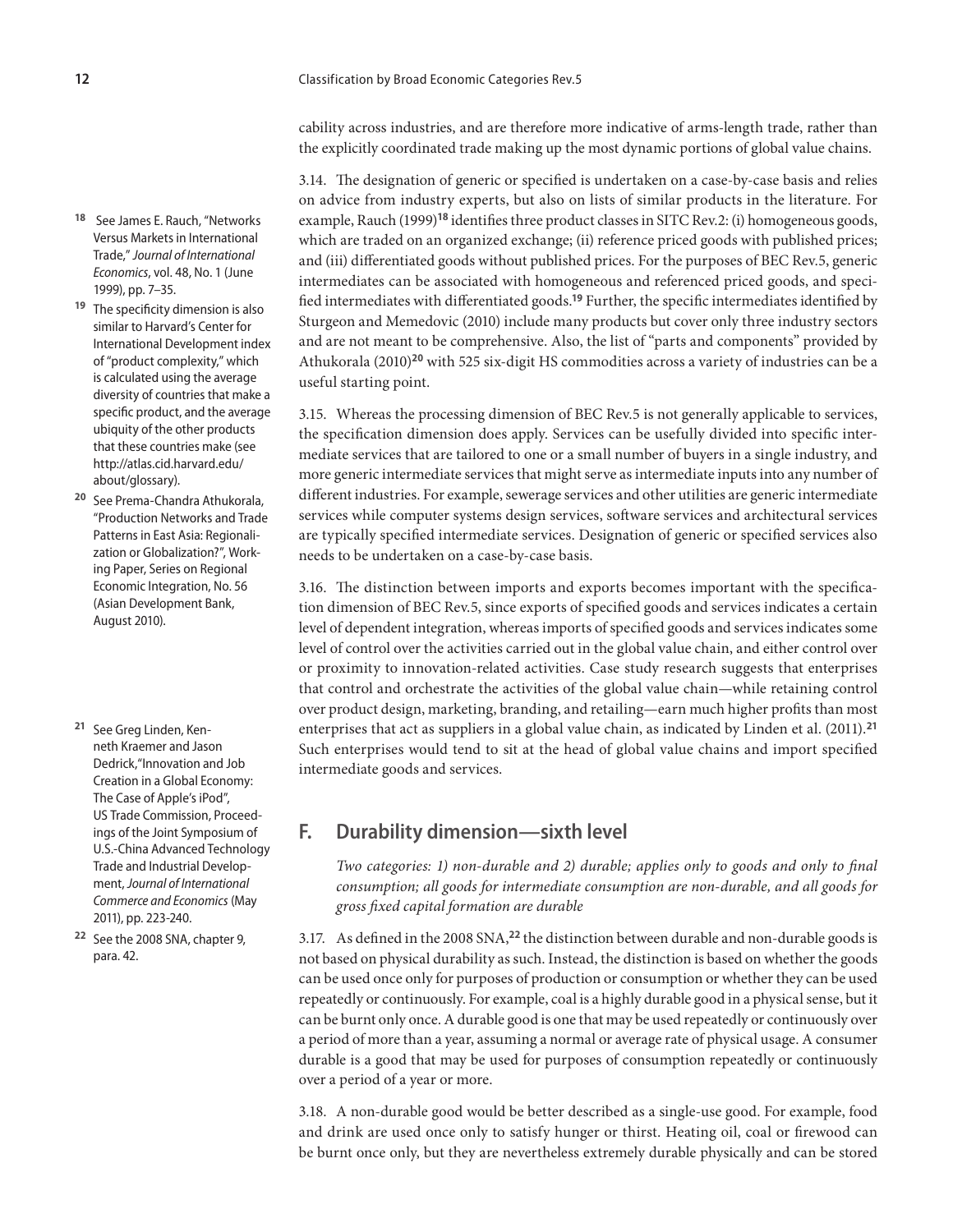indefinitely. Households may hold substantial stocks of so-called non-durables, such as many foodstuffs and fuel.

### **G. Specific combinations of the six dimensions**

3.19. Whereas many combinations of the six dimensions of BEC Rev.5 can be constructed, not all of them will have any trade associated with them. For instance, the dimensions of processing and durability typically apply only to goods, although services activities embodied in the form of knowledge-based capital, such as software, databases, research and development, artistic originals and mineral exploration also satisfy the durable criterion. By definition, there will be only durable goods in fixed capital formation and all intermediate consumption will reflect non-durables, which is why for these end-use categories there will be no need to differentiate between durable and non-durable (as shown in figure 2.2).

3.20. In summary, services do not apply to gross fixed capital formation. The processing dimension applies only to goods and only to intermediate and final consumption. Primary goods are not traded for end use of gross fixed capital formation. The specification dimension applies mostly to intermediate consumption, and could apply in a few cases as a distinction in processed goods for gross fixed capital formation. Finally, the distinction of durable versus non-durable applies only to goods and only to final consumption. By definition, all goods for intermediate consumption are non-durable, and all goods for gross fixed capital formation are durable.

3.21. Given that the six dimensions of BEC Rev.5 represent a fully revised classification, we have to explore over time how many of the combinations will actually be used in international trade. The breakdown of BEC categories in terms of the corresponding classes of CPC and HS is available on the website of the United Nations Statistics Division at http://unstats.un.org/ unsd/trade/BEC.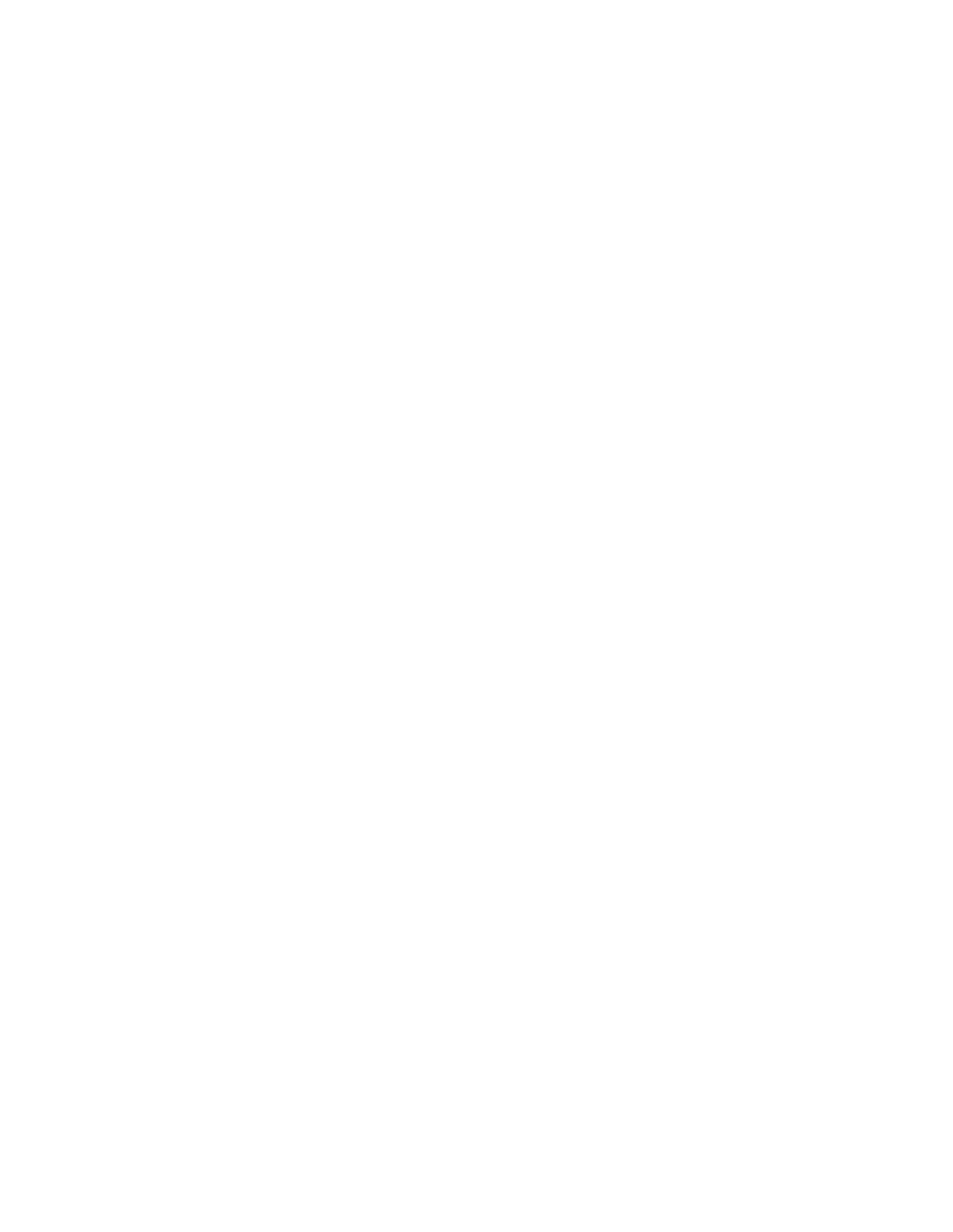### Chapter IV **The compilation of BEC**

### **A. Coding of BEC Rev.5**

4.1. The coding system of BEC Rev.5 is hierarchical and purely decimal. The classification consists of six levels as described in the previous section, namely the dimension of broad economic categories (with eight categories), the product dimension (with two categories), the SNA end-use dimension (with three categories), the processing dimension (with two categories), the specification dimension (with two categories ), and the durability dimension (with two categories). The basic categories of BEC are expressed as six-digit codes, where each digit indicates the category at that dimension. Note that a 0 is used to indicate the non-applicability of that dimension. For instance, 111110 stands for a product that belongs to the category of "Agriculture, forestry, fishing, food, beverages, tobacco" and is a generic primary good for intermediate consumption. The 0 is added on the durability dimension, since durability is not applied as a distinction for intermediate products. Another example is 613102, which stands for a processed durable good for final consumption belonging to the category of "ICT, media, computers, business and financial services". The specification dimension does not apply to final consumption. Therefore, a 0 is entered in the fifth position of the BEC code.

4.2. For services, the dimensions of processing and durability do not apply and are therefore always indicated by a 0. For instance, the code 621010 stands for a generic service for intermediate consumption belonging to the category of "ICT, media, computers, business and financial services". The full tree of BEC Rev.5 is given in annex I.

### **B. Distribution of the CPC services and HS goods categories across BEC main categories**

Table 4.1

**Breakdown of CPC and HS categories by top-level BEC categories**

|              | <b>BEC-broad economic categories</b>                                                         | <b>CPC</b><br><b>Services</b> | <b>HS</b><br>Goods |
|--------------|----------------------------------------------------------------------------------------------|-------------------------------|--------------------|
| Category 1   | Agriculture, forestry, fishing, food, beverages, tobacco                                     | 178                           | 972                |
| Category 2   | Mining, quarrying, refinery, fuels, chemicals, electricity, water, waste treatment           | 75                            | 983                |
| Category 3   | Construction, wood, glass, stone, basic metals, housing, electrical appliances,<br>furniture | 224                           | 1313               |
| Category 4   | Textile, apparel, shoes, jewelry, leather                                                    | 88                            | 895                |
| Category 5   | Transport equipment and services, travel, postal services                                    | 136                           | 180                |
| Category 6   | ICT, media, computers, business and financial services                                       | 289                           | 441                |
| Category 7   | Health, pharmaceuticals, education, cultural, sport                                          | 126                           | 178                |
| Category 8   | Government, military and other                                                               | 168                           | 139                |
| <b>Total</b> | All products                                                                                 | 1,284                         | 5,101              |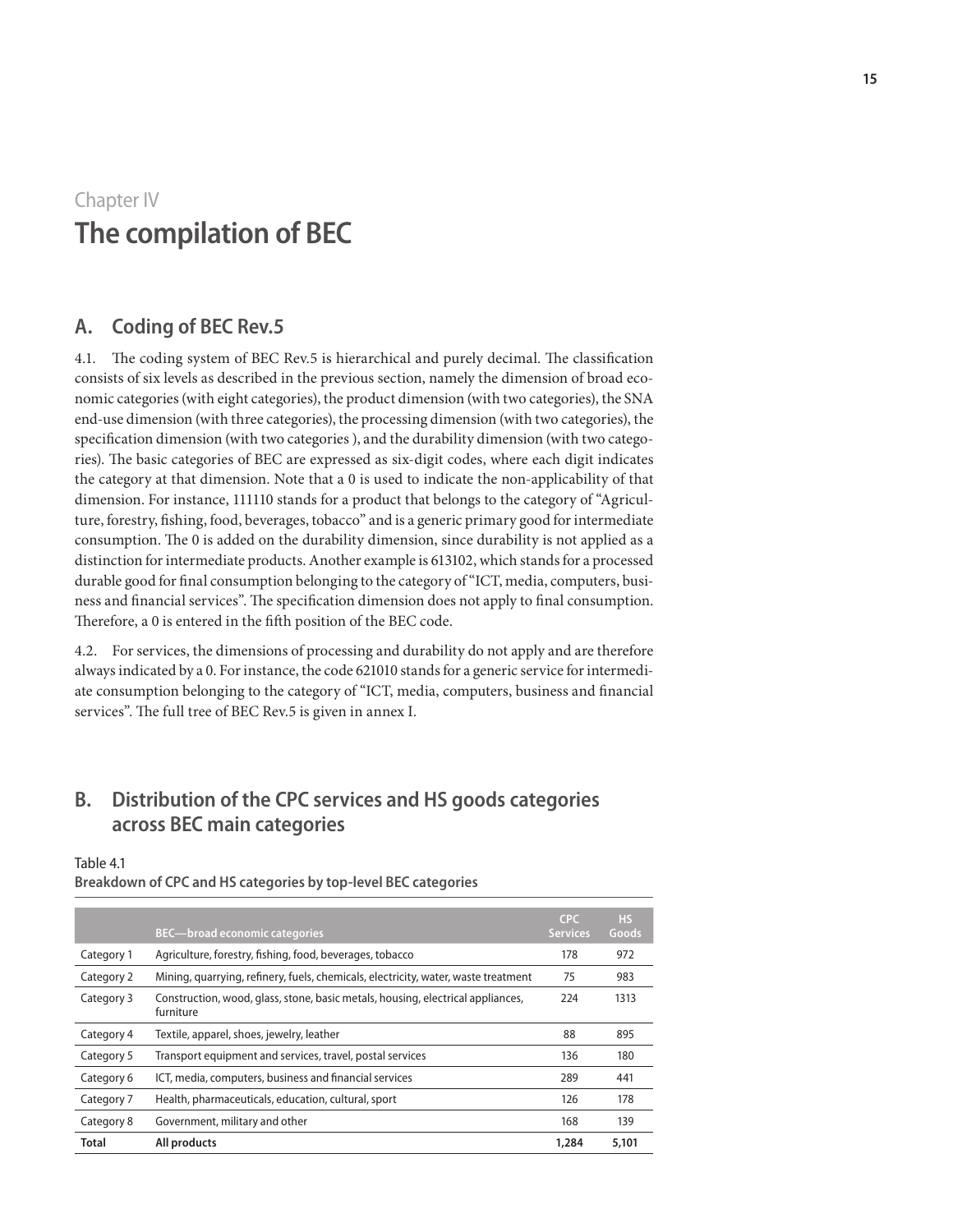4.3. The distribution of the CPC services and HS goods categories by the broad economic categories of BEC Rev.5 is such that the classes of "Food and agriculture", "Energy and mining", "Construction and housing" and "Textile and footwear" contain more goods than services, whereas "Transport and travel", "ICT and business" and "Health and education" contain more services than goods. "Government and other" contain the remaining goods and services, including confidential and otherwise unallocated trade. Table 4.1, "Breakdown of CPC and HS categories by top level BEC categories" gives a first indication of the distribution of the codes, which will be subject to revision as experiences in implementing BEC evolve.

### **C. Identification of the end-use categories**

4.4. As mentioned earlier, the broad economic categories are built from the existing subheadings of the HS on the goods side and the basic services categories of the CPC on the services side. For many products it will also be relatively simple to identify the subsequent end-use categories, as well as the additional dimensions (processing, specification and durability). However, while guidance in this respect is welcome, national differences in the use of certain (dualuse) products dictate that an overly prescriptive concordance relationship should be avoided. Instead, countries are recommended, as far as is possible, and certainly for products that are economically important, to adopt the allocation approaches used by national accountants in constructing supply-use tables. Of course this presents additional challenges, as the product level of detail in supply-use tables is significantly less than that available in HS and CPC product classifications for trade statistics.

4.5. Two approaches can be used to bridge these differences. The first (bottom up) is to build BEC up from the individual HS/CPC product categories and allocate the end use based on information gleaned from the national accounts. This may not fully align with the equivalent allocations used in supply-use tables (which in any case follow the SNA in defining trade flows,**<sup>23</sup>** thus forming a point of departure between BEC and SNA supply use end-use allocations). The second (top down) is to work back from the end-use allocations seen in supply-use tables and impose these on BEC breakdowns, but care should be taken to ensure that this does not distort bilateral relationships.

**<sup>23</sup>** Notably with respect to the treatment of goods for processing and merchanting.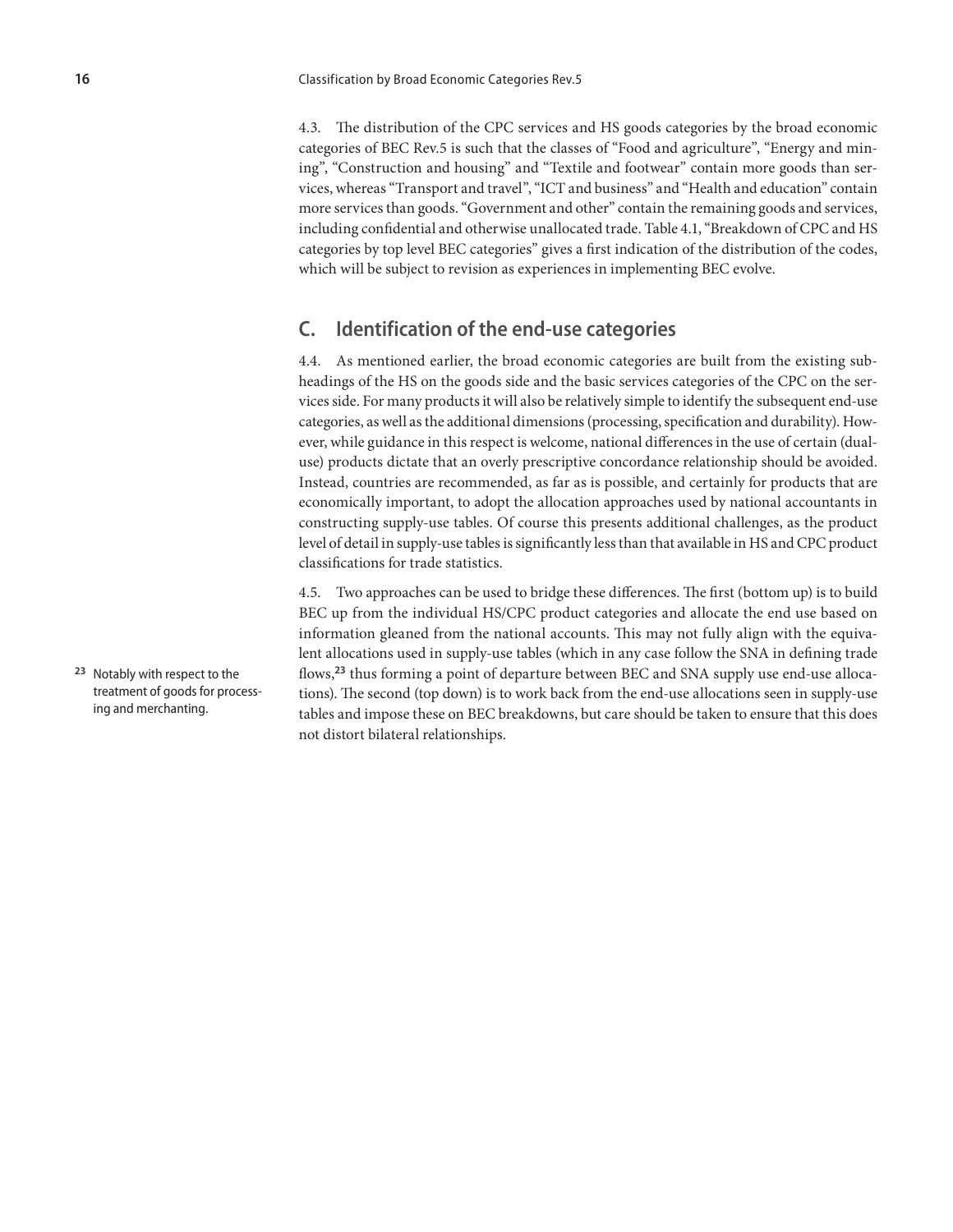### Chapter V **Relationship to other classifications**

### **A. Relationship to the Central Product Classification**

5.1. The Central Product Classification (CPC) is intended to be a standard classification of products. Its main purpose is to provide a set of product categories that can be utilized for the collection and presentation of statistics on production or trade of goods and services. CPC is a general-purpose classification. It provides a foundation for recompiling basic statistics from their original classifications into a standard classification for analytical use. CPC includes products that are an output of economic activity, including transportable goods, non-transportable goods and services. CPC in general follows the definitions of products within the SNA. It was developed to assemble and tabulate all kinds of statistics, such as production, intermediate and final consumption, capital formation, foreign trade and prices. They may refer to stocks, flows or balances, and may be compiled in the context of input-output tables (I-O tables), balance of payments (BOP) statistics or other analytical presentations.

5.2. Given the fact that CPC products cover both goods and services, the broad economic categories of BEC can be seen as a specific rearrangement of the basic CPC classes. BEC is in this sense an alternative grouping of the CPC. The overall breakdown between goods and services in BEC should coincide with the overall breakdown of goods and services in CPC. The United Nations Statistics Division website**<sup>24</sup>** provides a full overview of all CPC codes (goods and services) with BEC categories.

5.3. In practice, most countries use the extended balance of payments categories to classify traded services. The Extended Balance of Payments Services Classification (EBOPS) gives a breakdown of the 12 main services components of the BOP, but is still not as detailed as the service categories of the CPC. The Task Force on International Trade Statistics has established a correlation table between EBOPS and CPC, which is available from its website.**<sup>25</sup>**

### **B. Relationship to the Harmonized System**

5.4. The HS classification is maintained by the World Customs Organization. Its main purpose is to classify goods crossing the border for import tariffs or for application of some nontariff measures for safety or health reasons. The HS classification is revised on a five-year cycle, often introducing new commodity categories due to new technologies or splitting off of special interest categories, and deleting those categories with relatively low levels of trade. The most recent version of the HS took effect on 1 January 2017 and contains well over 5,000 subheadings.

5.5. The broad economic categories of BEC include all subheadings of the HS classification. Therefore, the total trade in terms of HS equals the total trade of the goods side of BEC. As stated earlier, with respect to allocating HS subheadings to a specific end-use class, end use is an empirical concept and should be further examined within the national context. The economically important traded goods that have a dual use should be more closely screened for correct application of the end-use category.

- **<sup>24</sup>** See http://unstats.un.org/unsd /trade/BEC.
- **<sup>25</sup>** See http://unstats.un.org/unsd /trade/taskforce/methodology .asp.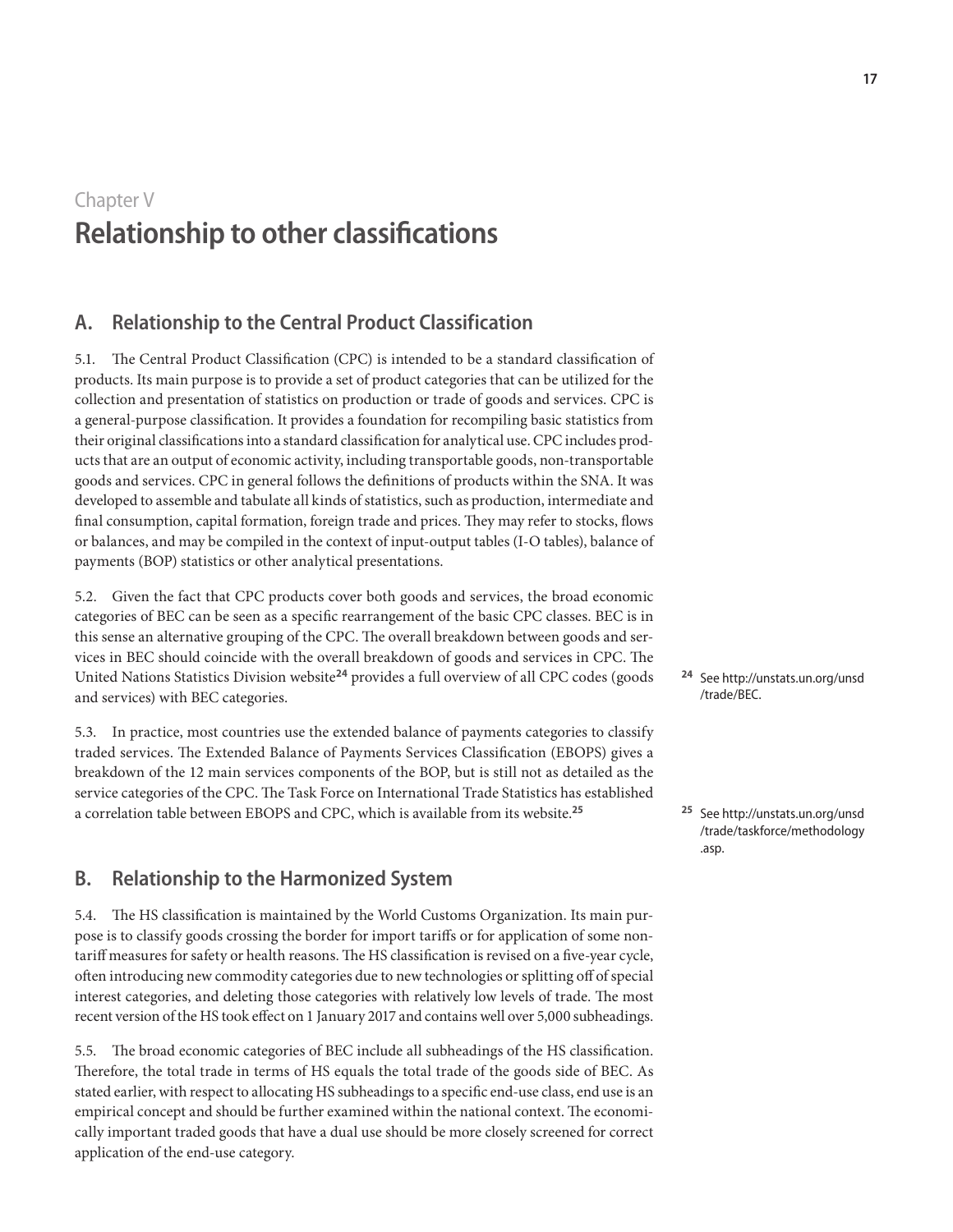### **C. Relationship to the Standard International Trade Classification**

5.6. The original SITC was designed in the 1950s as a tool for collection and dissemination of international merchandise trade statistics that would help in establishing internationally comparable trade statistics. By its introduction in 1988, the HS took over as collection and dissemination tool, and SITC was thereon used mostly as an analytical tool with a structure of sections, divisions and groups of commodities, that can clarify economic development. The distribution of trade by the main sections of the SITC is still used as an alternative analytical breakdown of trade in goods, together with the breakdown by the main economic categories of BEC.

### **D. Relationship to other standard classifications**

5.7. Classification of Individual Consumption According to Purpose (COICOP) is primarily designed to classify transactions undertaken by households that result in payables, that is to say, money paid or due for the acquisition of current and capital goods or of labour and other services, for the acquisition of financial assets or for the extinction of financial liabilities. More specifically, COICOP is used to classify only a single kind of outlay, namely, the individual consumption expenditures of households. The structure and content of BEC is closely linked to the Classification of Expenditures According to Purpose, which consists of four purpose classifications, namely Classification of the Functions of Government (COFOG), Classification of the Purposes of Non-Profit Institutions Serving Households (COPNI), COICOP and Classification of the Outlays of Producers According to Purpose (COPP).

- COFOG and COPNI are used to classify a range of transactions involving expenditures on final consumption, intermediate consumption, gross capital formation and capital and current transfers by general government and non-profit institutions serving households (NPISHs) respectively;
- COICOP is used to classify only a single kind of expenditure, namely, the individual consumption expenditures of households, NPISHs and general government;
- COPP is used to classify intermediate consumption and capital expenditure of mainly non-financial and financial corporate enterprises.

#### **E. Relationship to earlier revisions**

5.8. The relation between BEC Rev.4 and BEC Rev.5 has been discussed extensively in the section on historical background. BEC Rev.5 differs significantly from the earlier revisions, because the broad economic categories have been fully separated from the end-use categories, services have been added to the product dimension, and a new dimension on specification was added. Owing to these significant changes, a direct conversion from the fourth revision of BEC to its fifth revision is not possible.

5.9. Based on the available (historical series of) statistics of trade in goods and services it should, however, be possible to reconstruct a historical series in terms of BEC Rev.5. For longer historical time series, a correlation table of BEC Rev.5 with earlier versions of the HS, CPC and EBOPS would need to be established, which is not provided in this manual. Those correspondence tables are provided on the website of the United Nations Statistics Division. Because backwards correlations among older versions of classifications are necessarily imperfect, this implies that more estimates will need to be produced. Given the high aggregation level of BEC, those estimates could still have high quality, but explanatory notes are needed on the way the estimates were created.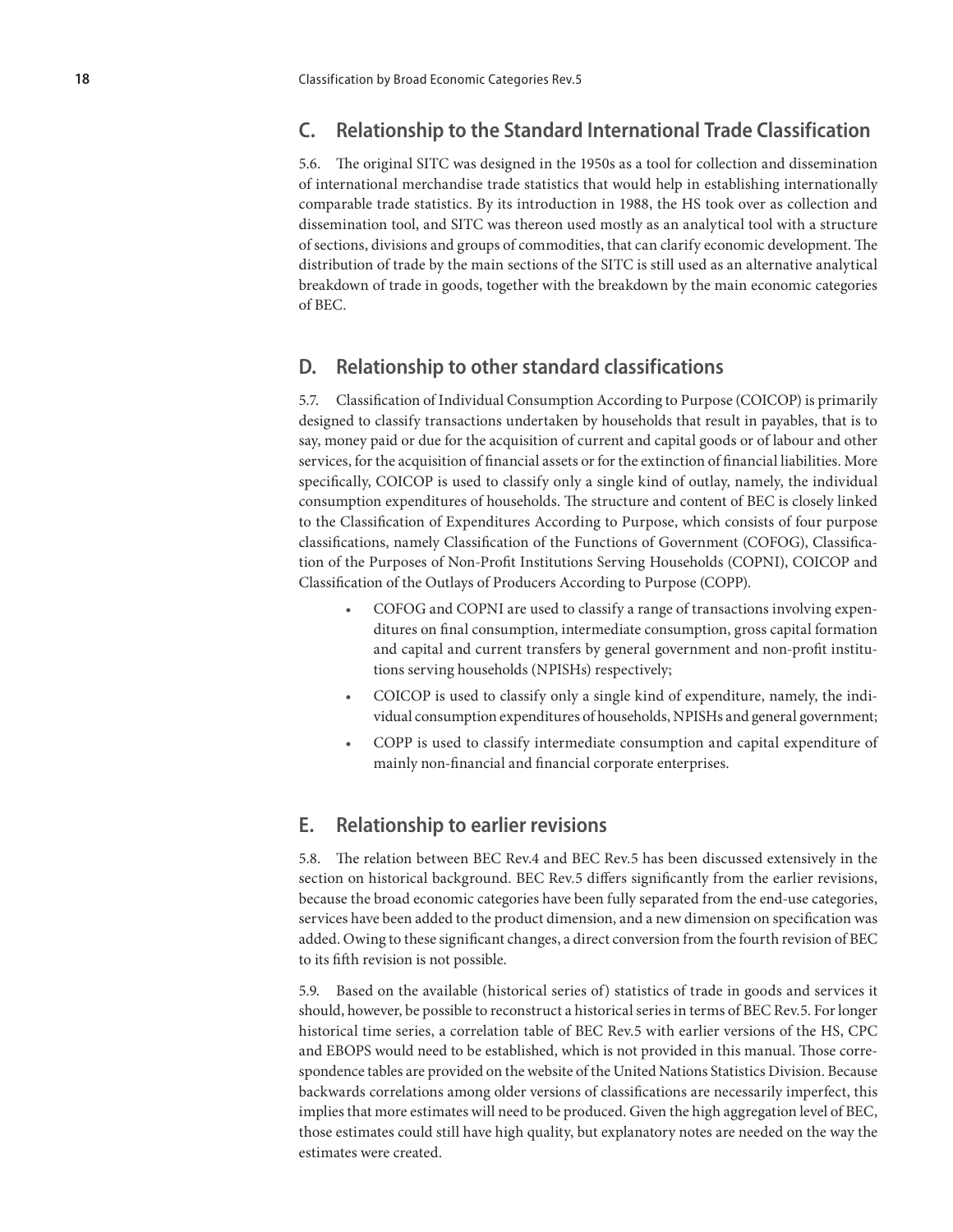### Annex I **Structure of the BEC Rev.5**

| Code           | <b>BEC-broad economic categories</b>                                               |
|----------------|------------------------------------------------------------------------------------|
| 1              | Agriculture, forestry, fishing, food, beverages, tobacco                           |
| 11             | Goods                                                                              |
| 111            | Intermediate consumption                                                           |
| 1111           | Primary                                                                            |
| 1112           | Processed                                                                          |
| 111210         | Generic                                                                            |
| 111220         | Specified                                                                          |
| 112            | Gross fixed capital formation                                                      |
| 112010         | Generic                                                                            |
| 112020         | Specified                                                                          |
| 113            | Final consumption                                                                  |
| 1131           | Primary                                                                            |
| 113101         | Non-durable                                                                        |
| 113102         | Durable                                                                            |
| 1132           | Processed                                                                          |
| 113201         | Non-durable                                                                        |
| 113202         | Durable                                                                            |
| 12             | Services                                                                           |
| 121            | Intermediate consumption                                                           |
| 121010         | Generic                                                                            |
| 121020         | Specified                                                                          |
| 123            | Final consumption                                                                  |
| $\overline{2}$ | Mining, quarrying, refinery, fuels, chemicals, electricity, water, waste treatment |
| 21             | Goods                                                                              |
| 211            | Intermediate consumption                                                           |
| 2111           | Primary                                                                            |
| 2112           | Processed                                                                          |
| 211210         | Generic                                                                            |
| 211220         | Specified                                                                          |
| 212            | Gross fixed capital formation                                                      |
| 212010         | Generic                                                                            |
| 212020         | Specified                                                                          |
| 213            | Final consumption                                                                  |
| 2131           | Primary                                                                            |
| 213101         | Non-durable                                                                        |
| 213102         | Durable                                                                            |
| 2132           | Processed                                                                          |
| 213201         | Non-durable                                                                        |
| 213202         | Durable                                                                            |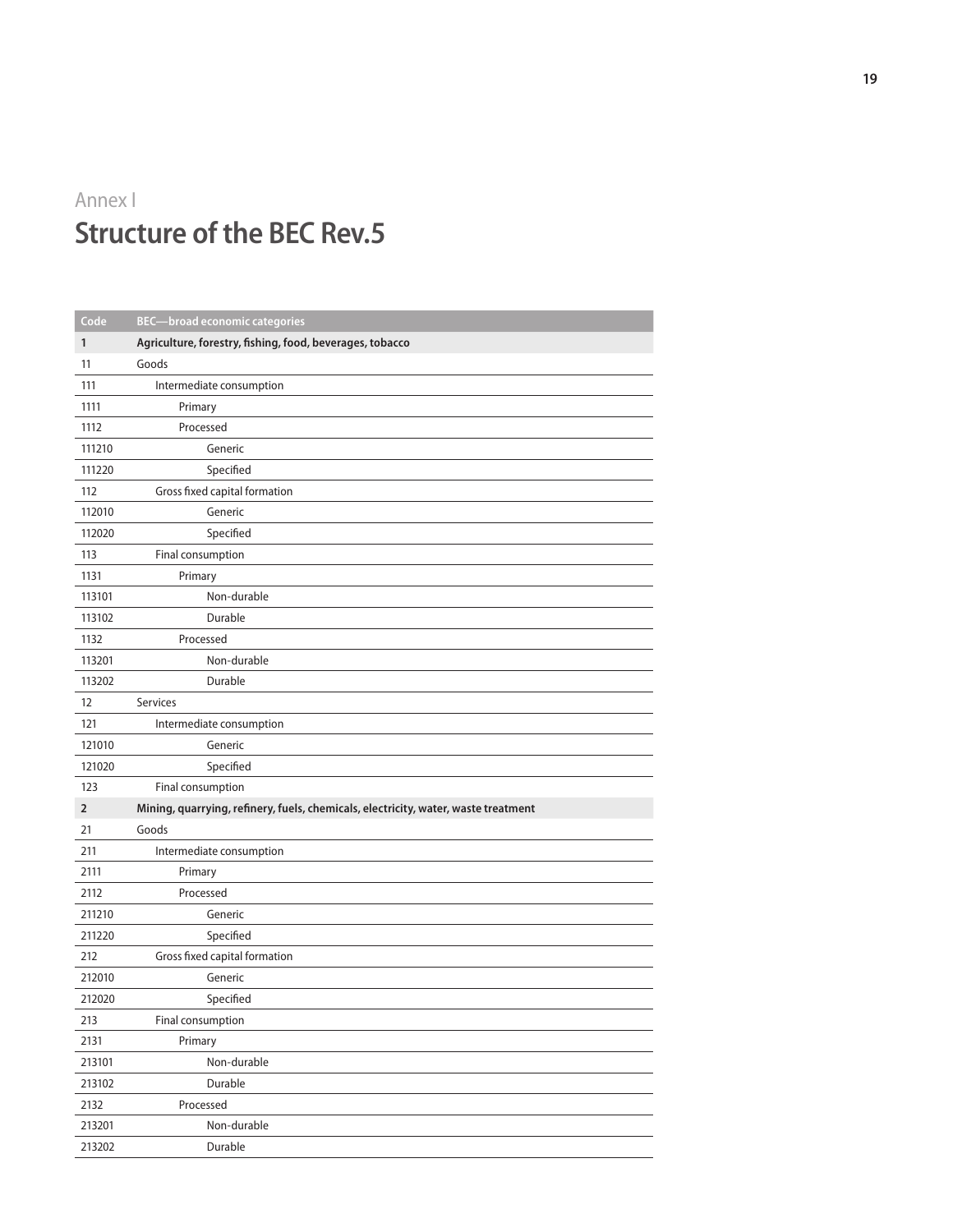### Classification by Broad Economic Categories Rev.5

| Mining, quarrying, refinery, fuels, chemicals, electricity, water, waste treatment (continued)<br>$\overline{2}$<br>Services<br>22<br>Intermediate consumption<br>221<br>221010<br>Generic<br>Specified<br>221020<br>Final consumption<br>223<br>Construction, wood, glass, stone, basic metals, housing, electrical appliances, furniture<br>3<br>Goods<br>31<br>Intermediate consumption<br>311<br>3111<br>Primary<br>3112<br>Processed<br>311210<br>Generic<br>Specified<br>311220<br>Gross fixed capital formation<br>312<br>Generic<br>312010<br>Specified<br>312020<br>Final consumption<br>313<br>3131<br>Primary<br>Non-durable<br>313101<br>313102<br>Durable<br>3132<br>Processed<br>Non-durable<br>313201 |                                            |
|----------------------------------------------------------------------------------------------------------------------------------------------------------------------------------------------------------------------------------------------------------------------------------------------------------------------------------------------------------------------------------------------------------------------------------------------------------------------------------------------------------------------------------------------------------------------------------------------------------------------------------------------------------------------------------------------------------------------|--------------------------------------------|
|                                                                                                                                                                                                                                                                                                                                                                                                                                                                                                                                                                                                                                                                                                                      |                                            |
|                                                                                                                                                                                                                                                                                                                                                                                                                                                                                                                                                                                                                                                                                                                      |                                            |
|                                                                                                                                                                                                                                                                                                                                                                                                                                                                                                                                                                                                                                                                                                                      |                                            |
|                                                                                                                                                                                                                                                                                                                                                                                                                                                                                                                                                                                                                                                                                                                      |                                            |
|                                                                                                                                                                                                                                                                                                                                                                                                                                                                                                                                                                                                                                                                                                                      |                                            |
|                                                                                                                                                                                                                                                                                                                                                                                                                                                                                                                                                                                                                                                                                                                      |                                            |
|                                                                                                                                                                                                                                                                                                                                                                                                                                                                                                                                                                                                                                                                                                                      |                                            |
|                                                                                                                                                                                                                                                                                                                                                                                                                                                                                                                                                                                                                                                                                                                      |                                            |
|                                                                                                                                                                                                                                                                                                                                                                                                                                                                                                                                                                                                                                                                                                                      |                                            |
|                                                                                                                                                                                                                                                                                                                                                                                                                                                                                                                                                                                                                                                                                                                      |                                            |
|                                                                                                                                                                                                                                                                                                                                                                                                                                                                                                                                                                                                                                                                                                                      |                                            |
|                                                                                                                                                                                                                                                                                                                                                                                                                                                                                                                                                                                                                                                                                                                      |                                            |
|                                                                                                                                                                                                                                                                                                                                                                                                                                                                                                                                                                                                                                                                                                                      |                                            |
|                                                                                                                                                                                                                                                                                                                                                                                                                                                                                                                                                                                                                                                                                                                      |                                            |
|                                                                                                                                                                                                                                                                                                                                                                                                                                                                                                                                                                                                                                                                                                                      |                                            |
|                                                                                                                                                                                                                                                                                                                                                                                                                                                                                                                                                                                                                                                                                                                      |                                            |
|                                                                                                                                                                                                                                                                                                                                                                                                                                                                                                                                                                                                                                                                                                                      |                                            |
|                                                                                                                                                                                                                                                                                                                                                                                                                                                                                                                                                                                                                                                                                                                      |                                            |
|                                                                                                                                                                                                                                                                                                                                                                                                                                                                                                                                                                                                                                                                                                                      |                                            |
|                                                                                                                                                                                                                                                                                                                                                                                                                                                                                                                                                                                                                                                                                                                      |                                            |
|                                                                                                                                                                                                                                                                                                                                                                                                                                                                                                                                                                                                                                                                                                                      |                                            |
|                                                                                                                                                                                                                                                                                                                                                                                                                                                                                                                                                                                                                                                                                                                      |                                            |
| 313202<br>Durable                                                                                                                                                                                                                                                                                                                                                                                                                                                                                                                                                                                                                                                                                                    |                                            |
| 32<br><b>Services</b>                                                                                                                                                                                                                                                                                                                                                                                                                                                                                                                                                                                                                                                                                                |                                            |
| 321                                                                                                                                                                                                                                                                                                                                                                                                                                                                                                                                                                                                                                                                                                                  |                                            |
| 321010<br>Generic                                                                                                                                                                                                                                                                                                                                                                                                                                                                                                                                                                                                                                                                                                    | Intermediate consumption                   |
| 321020<br>Specified                                                                                                                                                                                                                                                                                                                                                                                                                                                                                                                                                                                                                                                                                                  |                                            |
| 323                                                                                                                                                                                                                                                                                                                                                                                                                                                                                                                                                                                                                                                                                                                  |                                            |
| Textile, apparel, shoes<br>4                                                                                                                                                                                                                                                                                                                                                                                                                                                                                                                                                                                                                                                                                         | Final consumption                          |
| Goods<br>41                                                                                                                                                                                                                                                                                                                                                                                                                                                                                                                                                                                                                                                                                                          |                                            |
| 411                                                                                                                                                                                                                                                                                                                                                                                                                                                                                                                                                                                                                                                                                                                  |                                            |
| 4111                                                                                                                                                                                                                                                                                                                                                                                                                                                                                                                                                                                                                                                                                                                 |                                            |
| Processed<br>4112                                                                                                                                                                                                                                                                                                                                                                                                                                                                                                                                                                                                                                                                                                    | Intermediate consumption<br>Primary        |
| 411210<br>Generic                                                                                                                                                                                                                                                                                                                                                                                                                                                                                                                                                                                                                                                                                                    |                                            |
| 411220                                                                                                                                                                                                                                                                                                                                                                                                                                                                                                                                                                                                                                                                                                               |                                            |
| 412                                                                                                                                                                                                                                                                                                                                                                                                                                                                                                                                                                                                                                                                                                                  |                                            |
| 412010                                                                                                                                                                                                                                                                                                                                                                                                                                                                                                                                                                                                                                                                                                               | Specified<br>Gross fixed capital formation |
| 412020                                                                                                                                                                                                                                                                                                                                                                                                                                                                                                                                                                                                                                                                                                               |                                            |
| 413                                                                                                                                                                                                                                                                                                                                                                                                                                                                                                                                                                                                                                                                                                                  | Generic                                    |
| 4131                                                                                                                                                                                                                                                                                                                                                                                                                                                                                                                                                                                                                                                                                                                 | Specified                                  |
| 413101                                                                                                                                                                                                                                                                                                                                                                                                                                                                                                                                                                                                                                                                                                               | Final consumption                          |
|                                                                                                                                                                                                                                                                                                                                                                                                                                                                                                                                                                                                                                                                                                                      | Primary                                    |
| Durable                                                                                                                                                                                                                                                                                                                                                                                                                                                                                                                                                                                                                                                                                                              | Non-durable                                |
| 413102                                                                                                                                                                                                                                                                                                                                                                                                                                                                                                                                                                                                                                                                                                               |                                            |
| Processed<br>4132<br>Non-durable<br>413201                                                                                                                                                                                                                                                                                                                                                                                                                                                                                                                                                                                                                                                                           |                                            |
| 413202<br>Durable                                                                                                                                                                                                                                                                                                                                                                                                                                                                                                                                                                                                                                                                                                    |                                            |
| Services<br>42                                                                                                                                                                                                                                                                                                                                                                                                                                                                                                                                                                                                                                                                                                       |                                            |
| 421<br>Intermediate consumption                                                                                                                                                                                                                                                                                                                                                                                                                                                                                                                                                                                                                                                                                      |                                            |
| 421010<br>Generic                                                                                                                                                                                                                                                                                                                                                                                                                                                                                                                                                                                                                                                                                                    |                                            |
| 421020<br>Specified                                                                                                                                                                                                                                                                                                                                                                                                                                                                                                                                                                                                                                                                                                  |                                            |
|                                                                                                                                                                                                                                                                                                                                                                                                                                                                                                                                                                                                                                                                                                                      |                                            |
|                                                                                                                                                                                                                                                                                                                                                                                                                                                                                                                                                                                                                                                                                                                      |                                            |
|                                                                                                                                                                                                                                                                                                                                                                                                                                                                                                                                                                                                                                                                                                                      |                                            |
|                                                                                                                                                                                                                                                                                                                                                                                                                                                                                                                                                                                                                                                                                                                      |                                            |
|                                                                                                                                                                                                                                                                                                                                                                                                                                                                                                                                                                                                                                                                                                                      |                                            |
|                                                                                                                                                                                                                                                                                                                                                                                                                                                                                                                                                                                                                                                                                                                      |                                            |
|                                                                                                                                                                                                                                                                                                                                                                                                                                                                                                                                                                                                                                                                                                                      |                                            |
|                                                                                                                                                                                                                                                                                                                                                                                                                                                                                                                                                                                                                                                                                                                      |                                            |
|                                                                                                                                                                                                                                                                                                                                                                                                                                                                                                                                                                                                                                                                                                                      |                                            |
|                                                                                                                                                                                                                                                                                                                                                                                                                                                                                                                                                                                                                                                                                                                      |                                            |
|                                                                                                                                                                                                                                                                                                                                                                                                                                                                                                                                                                                                                                                                                                                      |                                            |
|                                                                                                                                                                                                                                                                                                                                                                                                                                                                                                                                                                                                                                                                                                                      |                                            |
|                                                                                                                                                                                                                                                                                                                                                                                                                                                                                                                                                                                                                                                                                                                      |                                            |
|                                                                                                                                                                                                                                                                                                                                                                                                                                                                                                                                                                                                                                                                                                                      |                                            |
|                                                                                                                                                                                                                                                                                                                                                                                                                                                                                                                                                                                                                                                                                                                      |                                            |
|                                                                                                                                                                                                                                                                                                                                                                                                                                                                                                                                                                                                                                                                                                                      |                                            |
|                                                                                                                                                                                                                                                                                                                                                                                                                                                                                                                                                                                                                                                                                                                      |                                            |
|                                                                                                                                                                                                                                                                                                                                                                                                                                                                                                                                                                                                                                                                                                                      |                                            |
|                                                                                                                                                                                                                                                                                                                                                                                                                                                                                                                                                                                                                                                                                                                      |                                            |
|                                                                                                                                                                                                                                                                                                                                                                                                                                                                                                                                                                                                                                                                                                                      |                                            |
|                                                                                                                                                                                                                                                                                                                                                                                                                                                                                                                                                                                                                                                                                                                      |                                            |
|                                                                                                                                                                                                                                                                                                                                                                                                                                                                                                                                                                                                                                                                                                                      |                                            |
|                                                                                                                                                                                                                                                                                                                                                                                                                                                                                                                                                                                                                                                                                                                      |                                            |
|                                                                                                                                                                                                                                                                                                                                                                                                                                                                                                                                                                                                                                                                                                                      |                                            |
|                                                                                                                                                                                                                                                                                                                                                                                                                                                                                                                                                                                                                                                                                                                      |                                            |
|                                                                                                                                                                                                                                                                                                                                                                                                                                                                                                                                                                                                                                                                                                                      |                                            |
|                                                                                                                                                                                                                                                                                                                                                                                                                                                                                                                                                                                                                                                                                                                      |                                            |
|                                                                                                                                                                                                                                                                                                                                                                                                                                                                                                                                                                                                                                                                                                                      |                                            |
|                                                                                                                                                                                                                                                                                                                                                                                                                                                                                                                                                                                                                                                                                                                      |                                            |
|                                                                                                                                                                                                                                                                                                                                                                                                                                                                                                                                                                                                                                                                                                                      |                                            |
|                                                                                                                                                                                                                                                                                                                                                                                                                                                                                                                                                                                                                                                                                                                      |                                            |
|                                                                                                                                                                                                                                                                                                                                                                                                                                                                                                                                                                                                                                                                                                                      |                                            |
|                                                                                                                                                                                                                                                                                                                                                                                                                                                                                                                                                                                                                                                                                                                      |                                            |
|                                                                                                                                                                                                                                                                                                                                                                                                                                                                                                                                                                                                                                                                                                                      |                                            |
|                                                                                                                                                                                                                                                                                                                                                                                                                                                                                                                                                                                                                                                                                                                      |                                            |
|                                                                                                                                                                                                                                                                                                                                                                                                                                                                                                                                                                                                                                                                                                                      |                                            |
|                                                                                                                                                                                                                                                                                                                                                                                                                                                                                                                                                                                                                                                                                                                      |                                            |
|                                                                                                                                                                                                                                                                                                                                                                                                                                                                                                                                                                                                                                                                                                                      |                                            |
|                                                                                                                                                                                                                                                                                                                                                                                                                                                                                                                                                                                                                                                                                                                      |                                            |
|                                                                                                                                                                                                                                                                                                                                                                                                                                                                                                                                                                                                                                                                                                                      |                                            |
|                                                                                                                                                                                                                                                                                                                                                                                                                                                                                                                                                                                                                                                                                                                      |                                            |
|                                                                                                                                                                                                                                                                                                                                                                                                                                                                                                                                                                                                                                                                                                                      |                                            |
|                                                                                                                                                                                                                                                                                                                                                                                                                                                                                                                                                                                                                                                                                                                      |                                            |
|                                                                                                                                                                                                                                                                                                                                                                                                                                                                                                                                                                                                                                                                                                                      |                                            |
|                                                                                                                                                                                                                                                                                                                                                                                                                                                                                                                                                                                                                                                                                                                      |                                            |
|                                                                                                                                                                                                                                                                                                                                                                                                                                                                                                                                                                                                                                                                                                                      |                                            |
|                                                                                                                                                                                                                                                                                                                                                                                                                                                                                                                                                                                                                                                                                                                      |                                            |
|                                                                                                                                                                                                                                                                                                                                                                                                                                                                                                                                                                                                                                                                                                                      |                                            |
|                                                                                                                                                                                                                                                                                                                                                                                                                                                                                                                                                                                                                                                                                                                      |                                            |
|                                                                                                                                                                                                                                                                                                                                                                                                                                                                                                                                                                                                                                                                                                                      |                                            |
|                                                                                                                                                                                                                                                                                                                                                                                                                                                                                                                                                                                                                                                                                                                      |                                            |
|                                                                                                                                                                                                                                                                                                                                                                                                                                                                                                                                                                                                                                                                                                                      |                                            |
|                                                                                                                                                                                                                                                                                                                                                                                                                                                                                                                                                                                                                                                                                                                      |                                            |
|                                                                                                                                                                                                                                                                                                                                                                                                                                                                                                                                                                                                                                                                                                                      |                                            |
|                                                                                                                                                                                                                                                                                                                                                                                                                                                                                                                                                                                                                                                                                                                      |                                            |
|                                                                                                                                                                                                                                                                                                                                                                                                                                                                                                                                                                                                                                                                                                                      |                                            |
|                                                                                                                                                                                                                                                                                                                                                                                                                                                                                                                                                                                                                                                                                                                      |                                            |
|                                                                                                                                                                                                                                                                                                                                                                                                                                                                                                                                                                                                                                                                                                                      |                                            |
|                                                                                                                                                                                                                                                                                                                                                                                                                                                                                                                                                                                                                                                                                                                      |                                            |
|                                                                                                                                                                                                                                                                                                                                                                                                                                                                                                                                                                                                                                                                                                                      |                                            |
|                                                                                                                                                                                                                                                                                                                                                                                                                                                                                                                                                                                                                                                                                                                      |                                            |
|                                                                                                                                                                                                                                                                                                                                                                                                                                                                                                                                                                                                                                                                                                                      |                                            |
|                                                                                                                                                                                                                                                                                                                                                                                                                                                                                                                                                                                                                                                                                                                      |                                            |
|                                                                                                                                                                                                                                                                                                                                                                                                                                                                                                                                                                                                                                                                                                                      |                                            |
|                                                                                                                                                                                                                                                                                                                                                                                                                                                                                                                                                                                                                                                                                                                      |                                            |
|                                                                                                                                                                                                                                                                                                                                                                                                                                                                                                                                                                                                                                                                                                                      |                                            |
|                                                                                                                                                                                                                                                                                                                                                                                                                                                                                                                                                                                                                                                                                                                      |                                            |
|                                                                                                                                                                                                                                                                                                                                                                                                                                                                                                                                                                                                                                                                                                                      |                                            |
|                                                                                                                                                                                                                                                                                                                                                                                                                                                                                                                                                                                                                                                                                                                      |                                            |
|                                                                                                                                                                                                                                                                                                                                                                                                                                                                                                                                                                                                                                                                                                                      |                                            |
|                                                                                                                                                                                                                                                                                                                                                                                                                                                                                                                                                                                                                                                                                                                      |                                            |
|                                                                                                                                                                                                                                                                                                                                                                                                                                                                                                                                                                                                                                                                                                                      |                                            |
|                                                                                                                                                                                                                                                                                                                                                                                                                                                                                                                                                                                                                                                                                                                      |                                            |
|                                                                                                                                                                                                                                                                                                                                                                                                                                                                                                                                                                                                                                                                                                                      |                                            |
|                                                                                                                                                                                                                                                                                                                                                                                                                                                                                                                                                                                                                                                                                                                      |                                            |
|                                                                                                                                                                                                                                                                                                                                                                                                                                                                                                                                                                                                                                                                                                                      |                                            |
|                                                                                                                                                                                                                                                                                                                                                                                                                                                                                                                                                                                                                                                                                                                      |                                            |
|                                                                                                                                                                                                                                                                                                                                                                                                                                                                                                                                                                                                                                                                                                                      |                                            |
|                                                                                                                                                                                                                                                                                                                                                                                                                                                                                                                                                                                                                                                                                                                      |                                            |
|                                                                                                                                                                                                                                                                                                                                                                                                                                                                                                                                                                                                                                                                                                                      |                                            |
|                                                                                                                                                                                                                                                                                                                                                                                                                                                                                                                                                                                                                                                                                                                      |                                            |
|                                                                                                                                                                                                                                                                                                                                                                                                                                                                                                                                                                                                                                                                                                                      |                                            |
|                                                                                                                                                                                                                                                                                                                                                                                                                                                                                                                                                                                                                                                                                                                      |                                            |
|                                                                                                                                                                                                                                                                                                                                                                                                                                                                                                                                                                                                                                                                                                                      |                                            |
|                                                                                                                                                                                                                                                                                                                                                                                                                                                                                                                                                                                                                                                                                                                      |                                            |
|                                                                                                                                                                                                                                                                                                                                                                                                                                                                                                                                                                                                                                                                                                                      |                                            |
|                                                                                                                                                                                                                                                                                                                                                                                                                                                                                                                                                                                                                                                                                                                      |                                            |
|                                                                                                                                                                                                                                                                                                                                                                                                                                                                                                                                                                                                                                                                                                                      |                                            |
|                                                                                                                                                                                                                                                                                                                                                                                                                                                                                                                                                                                                                                                                                                                      |                                            |
|                                                                                                                                                                                                                                                                                                                                                                                                                                                                                                                                                                                                                                                                                                                      |                                            |
|                                                                                                                                                                                                                                                                                                                                                                                                                                                                                                                                                                                                                                                                                                                      |                                            |
|                                                                                                                                                                                                                                                                                                                                                                                                                                                                                                                                                                                                                                                                                                                      |                                            |
|                                                                                                                                                                                                                                                                                                                                                                                                                                                                                                                                                                                                                                                                                                                      |                                            |
|                                                                                                                                                                                                                                                                                                                                                                                                                                                                                                                                                                                                                                                                                                                      |                                            |
|                                                                                                                                                                                                                                                                                                                                                                                                                                                                                                                                                                                                                                                                                                                      |                                            |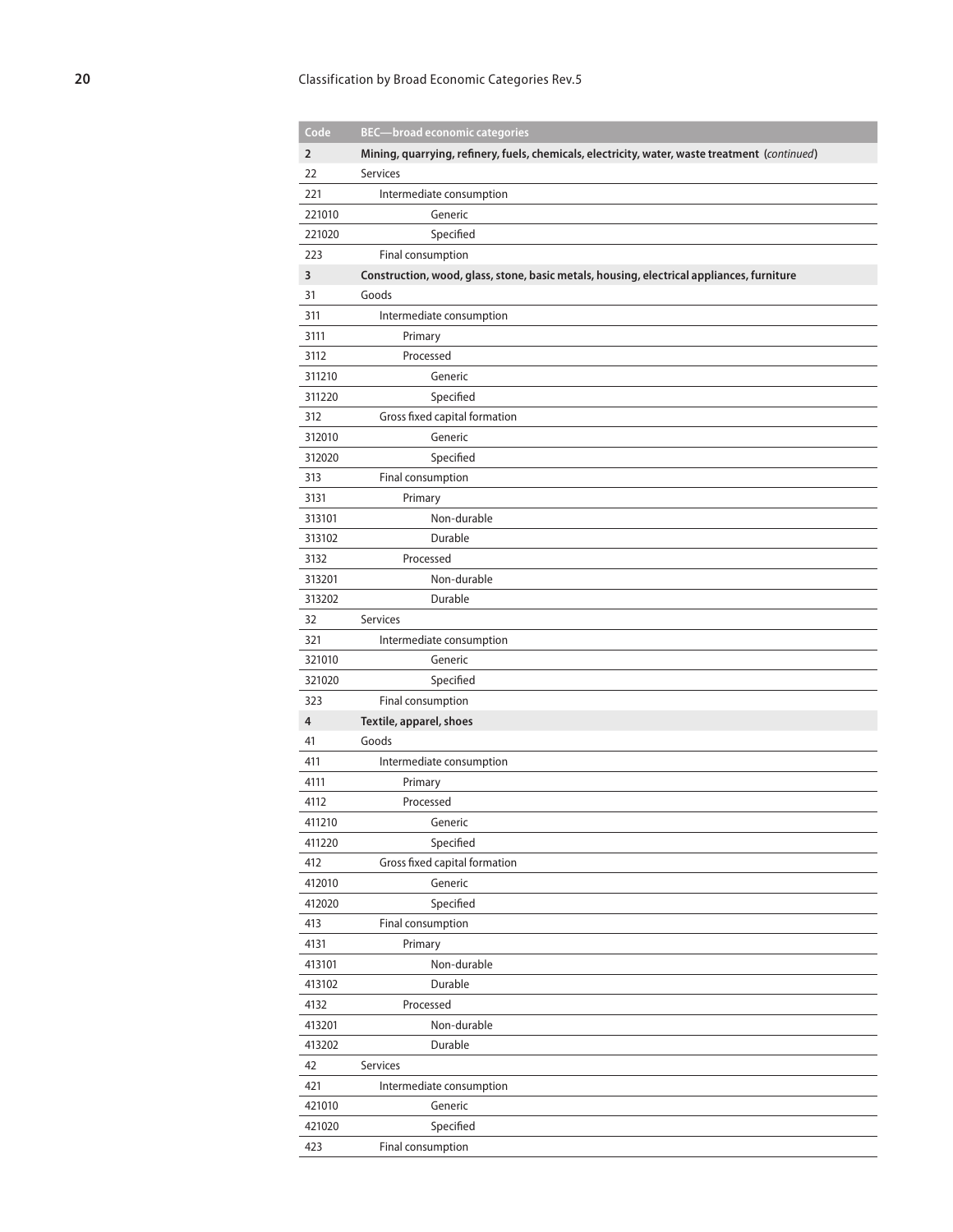| Code   | <b>BEC-broad economic categories</b>                      |
|--------|-----------------------------------------------------------|
| 5      | Transport equipment and services, travel, postal services |
| 51     | Goods                                                     |
| 511    | Intermediate consumption                                  |
| 5111   | Primary                                                   |
| 5112   | Processed                                                 |
| 511210 | Generic                                                   |
| 511220 | Specified                                                 |
| 512    | Gross fixed capital formation                             |
| 512010 | Generic                                                   |
| 512020 | Specified                                                 |
| 513    | Final consumption                                         |
| 5131   | Primary                                                   |
| 513101 | Non-durable                                               |
| 513102 | Durable                                                   |
| 5132   | Processed                                                 |
| 513201 | Non-durable                                               |
| 513202 | Durable                                                   |
| 52     | Services                                                  |
| 521    | Intermediate consumption                                  |
| 521010 | Generic                                                   |
| 521020 | Specified                                                 |
| 523    | Final consumption                                         |
| 6      | ICT, media, computers, business and financial services    |
| 61     | Goods                                                     |
| 611    | Intermediate consumption                                  |
| 6111   | Primary                                                   |
| 6112   | Processed                                                 |
| 611210 |                                                           |
|        | Generic                                                   |
| 611220 | Specified                                                 |
| 612    | Gross fixed capital formation                             |
| 612010 | Generic                                                   |
| 612020 | Specified                                                 |
| 613    | Final consumption                                         |
| 6131   | Primary                                                   |
| 613101 | Non-durable                                               |
| 613102 | Durable                                                   |
| 6132   | Processed                                                 |
| 613201 | Non-durable                                               |
| 613202 | Durable                                                   |
| 62     | Services                                                  |
| 621    | Intermediate consumption                                  |
| 621010 | Generic                                                   |
| 621020 | Specified                                                 |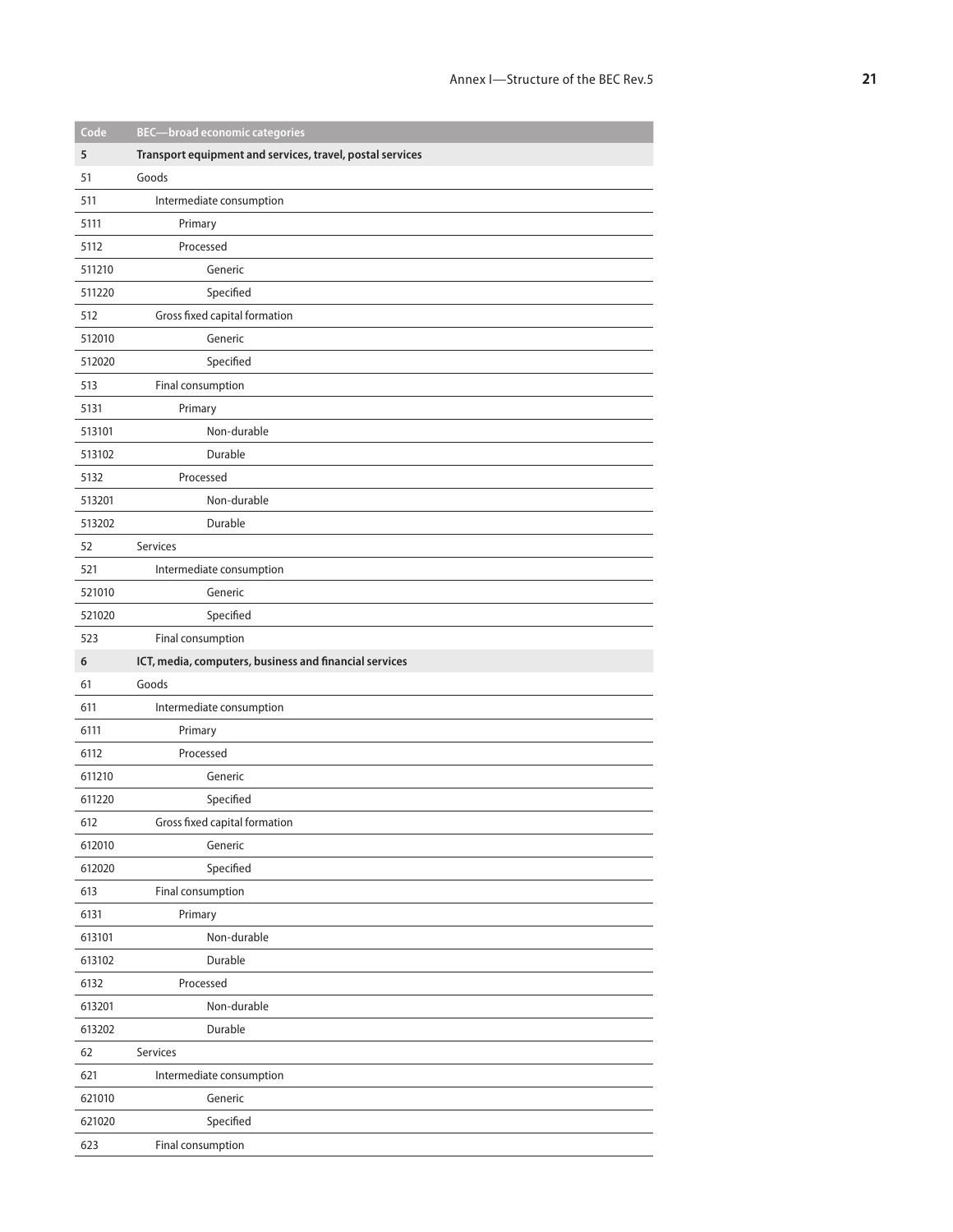### Classification by Broad Economic Categories Rev.5

| $\overline{\mathsf{Code}}$ | <b>BEC-broad economic categories</b>                |
|----------------------------|-----------------------------------------------------|
| 7                          | Health, pharmaceuticals, education, cultural, sport |
| 71                         | Goods                                               |
| 711                        | Intermediate consumption                            |
| 7111                       | Primary                                             |
| 7112                       | Processed                                           |
| 711210                     | Generic                                             |
| 711220                     | Specified                                           |
| 712                        | Gross fixed capital formation                       |
| 712010                     | Generic                                             |
| 712020                     | Specified                                           |
| 713                        | Final consumption                                   |
| 7131                       | Primary                                             |
| 713101                     | Non-durable                                         |
| 713102                     | Durable                                             |
| 7132                       | Processed                                           |
| 713201                     | Non-durable                                         |
| 713202                     | Durable                                             |
| 72                         | Services                                            |
| 721                        | Intermediate consumption                            |
| 721010                     | Generic                                             |
| 721020                     | Specified                                           |
| 723                        | Final consumption                                   |
| 8                          | Government, military and other                      |
| 81                         | Goods                                               |
| 811                        | Intermediate consumption                            |
| 8111                       | Primary                                             |
| 8112                       | Processed                                           |
| 811210                     | Generic                                             |
| 811220                     | Specified                                           |
| 812                        | Gross fixed capital formation                       |
| 812010                     | Generic                                             |
| 812020                     | Specified                                           |
| 813                        | Final consumption                                   |
| 8131                       | Primary                                             |
| 813101                     | Non-durable                                         |
| 813102                     | Durable                                             |
| 8132                       | Processed                                           |
| 813201                     | Non-durable                                         |
| 813202                     |                                                     |
|                            | Durable                                             |
| 82                         | Services                                            |
| 821                        | Intermediate consumption                            |
| 821010                     | Generic                                             |
| 821020                     | Specified                                           |